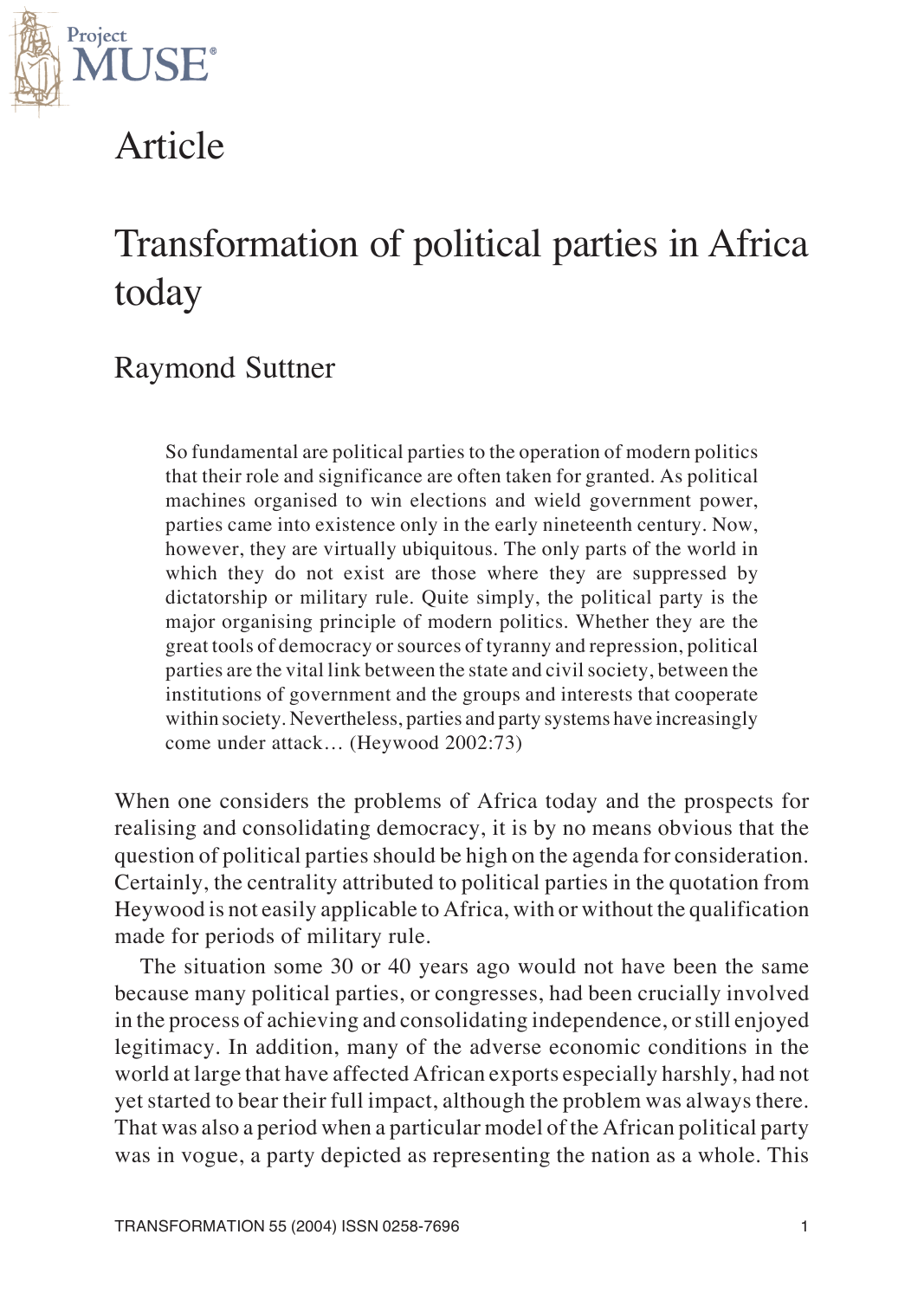was exemplified by slogans like 'CPP is Ghana, Ghana is CPP', CPP being the Convention People's Party. Or, later, 'SWAPO is the nation, the nation is SWAPO', this being the South West African People's Organisation of Namibia. In Kenya one had ëKenya African National Union *ni mama na* baba', meaning KANU is the mother and father of the nation.<sup>1</sup> And a slogan to be found on a wall in South Africa declares 'ANC is the People!' (African National Congress/Mayibuye 1994). The problems with this model were not always evident, partly because the leaders of many of the parties propounding these views were then popular in their countries and enjoyed prestige on the continent.

## The National Liberation Movement (NLM) 'model'

Many of the political parties that came to rule African states were originally constituted as liberation movements. It will be argued that this predisposed them towards a particular type of politics, self-conception and relationship with other organisations and the people or nation as a whole. It is a model of organisation that is now in crisis. Many of the assumptions of the colonial and immediate post-colonial period, which held them together, are no more.

The reasons for the rise of nationalist movements and their unifying quest in Africa were intimately connected to the overlordship of colonial authorities. As that experience has receded in the public consciousness, the reasons for unity behind a national liberation movement have had less resonance. But generalised references to the crisis in the national liberation model in existing literature remain insufficiently specified, partly because the nature of NLMs, as such, has not been adequately theorised. While important writers like Fanon and Cabral have intervened on questions, tendencies and strategies of NLMs, this has not been to characterise what a NLM is or the range of features it may possess (Fanon 1963, Cabral 1979).

But this lack of specificity in references to the concept 'national liberation movement' may also be because there is a *great deal of variety within the set of organisations that fall under the heading NLM*, variations not adequately accounted for in some of the literature. From this failure to note or adequately consider the consequence of the variations, there is sometimes a tendency to point to alleged inevitability in their trajectory and their inherent or invariable characteristics.

## **Considerable variety under the label NLM**

The phrase 'national liberation movement' encompasses a range of organisations on every continent, with a variety of ideological orientations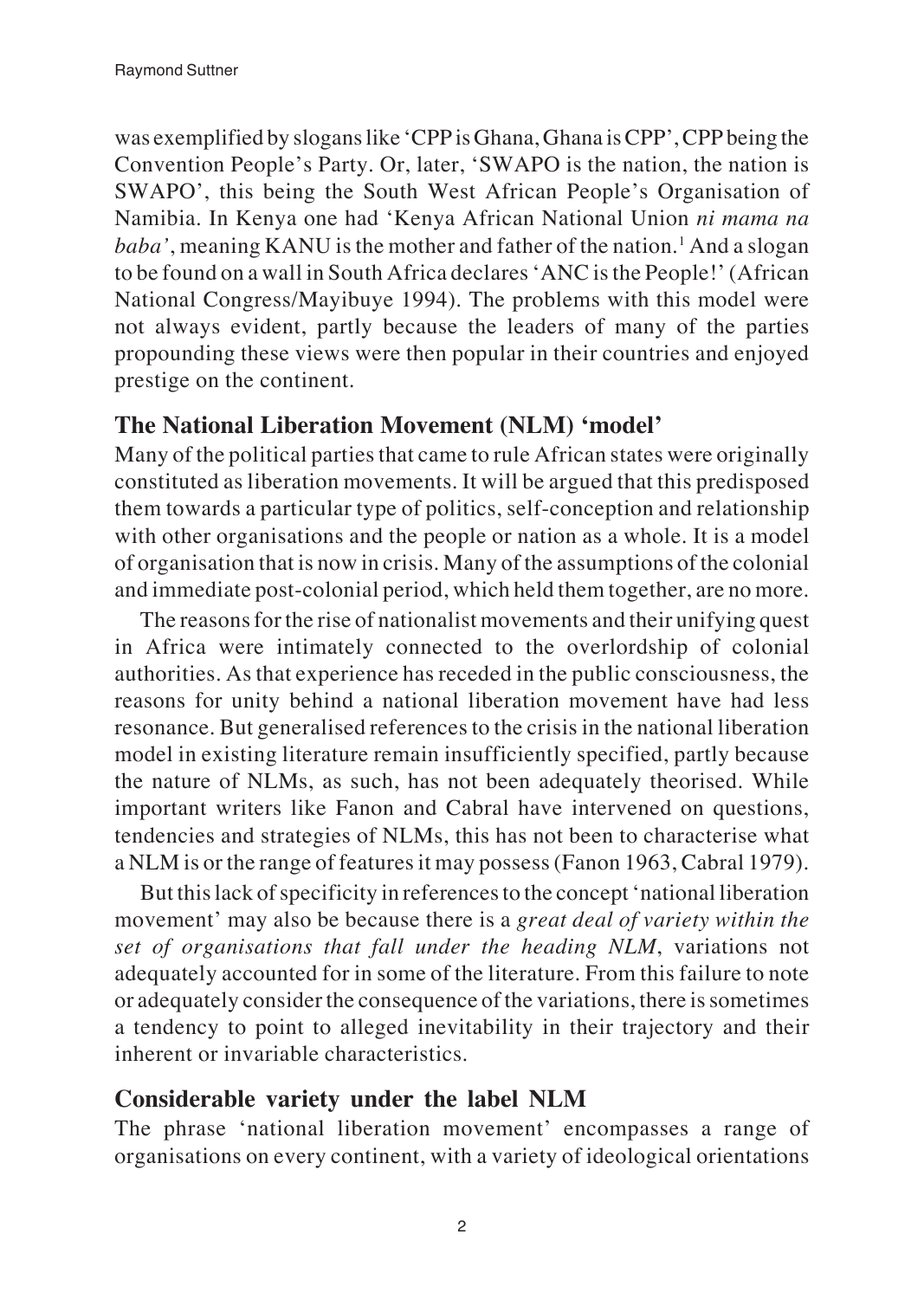ranging from the Communist- led movements through a number of versions of nationalism influenced or uninfluenced by Marxism or other forms of socialism. Some of these are well-established and mature organisations, existing from the early years of this century, as in the case of the ANC. Some were formed only a decade or so before attaining independence. Some have passed through a variety of phases of open organised politics while others, from their earliest stage, were forced to work underground and then embarked on armed resistance. Some organisations, therefore, had little experience of open organised activity and have seen participation in a liberation movement as a primarily secretive or military activity. There is no inherent or inevitable strategic or tactical path, for the route adopted in struggling for liberation has been mainly determined by the context in which the resistance movement arose. This context has been primarily framed by the nature of the specific colonial power.

Likewise, the social base of these movements has varied, some having for most of their existence a small, primarily elitist base and leadership; others a more working class or peasant membership, generally with an elite leadership. Ideologically, these movements have been united by anticolonialism or anti-imperialism and in some cases adopted radical postures of a variety of kinds.

Some have engaged in popular struggle, that is, mass activity and organisation, others have primarily related to institutional structures as negotiators or petitioners. Some of these NLMs have developed extensive organisational structures; many have not and have had a fairly loose relationship between leaders and followers.

Some, during the pre-independence period, have related to or been in alliance with social movements. In other cases, there have been few social movements other than the liberation movement itself, assuming it is legitimate to characterise a liberation movement as a species of social movement (Younis 2000:22). The tendency in the pre-liberation period has been for liberation movements to encourage activities of other social movements since their activity has tended to supplement the pressure that the NLM has exerted on the colonial authority.

The extent of diversity in the character of NLMs does not preclude speaking of a model. There are elements in common as well as significant differentiation. These must be identified since the commonalities and the differences qualify the potential trajectory of these movements. They indicate what factors, if brought into play or more forcefully brought into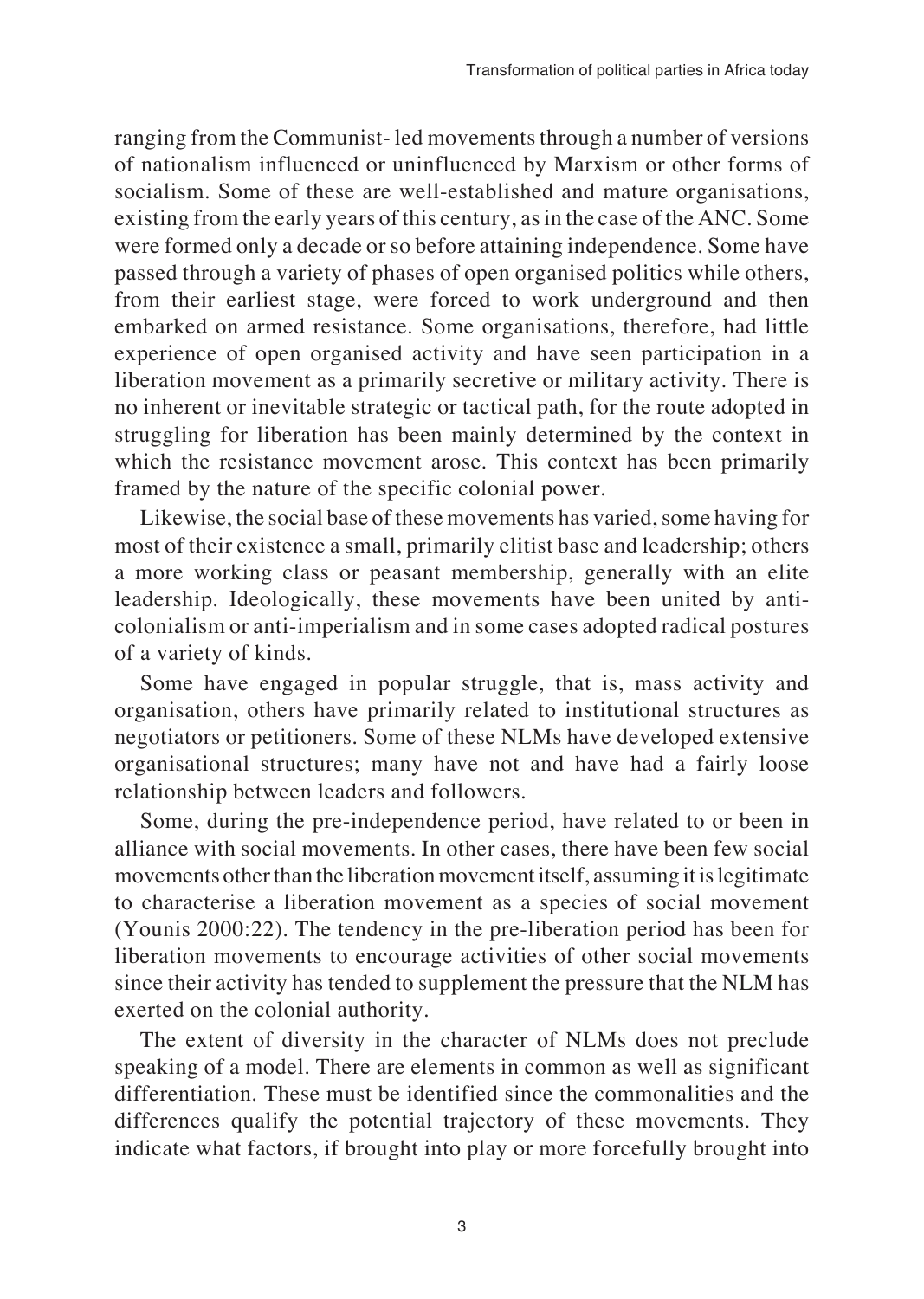play, can impact on the outcome of contestation over the democratic (or undemocratic) character of these movements. Far from outcomes being inevitable, it will be argued that they are by no means settled in many cases, and possibly not settled anywhere.

## **NLMs driven by an inexorable anti-democratic logic?**

Roger Southall, in a significant and wide-ranging contribution, includes consideration of national liberation movements, though he presents a somewhat rigid and teleological notion of their character. In particular, he argues that there is an inherent and inevitable anti-democratic and authoritarian trajectory. Under the heading 'Liberation *against* democracy?' he writes:

[A] developing crisis of democracy in southern Africa is characterised by an increasingly explicit clash between an authoritarian culture of national liberation and participatory democracy... (Southall 2003:30)  $[T]$ he logic of national liberation struggle itself  $\ldots$  appears reluctant (or unable) to engage with democracy, whose own logic it had subsumed. Or, in other words, once having attained national independence, the inexorable logic of national liberation seems to be to suppress rather than to liberate democracy. (Southall 2003:31)

The 'authoritarian logic of the phenomenon came to greater fruition', Southall argues, in the Southern African states where colonial and apartheid resistance was strong and 'much greater determination was involved (not least in the form of *armed struggle*)'. The authoritarian logic becomes 'wholly dominant' where there is no struggle for hegemony. This, he contends, is the situation in Zimbabwe, as opposed to South Africa and to a lesser extent in Namibia (Southall 2003:32, italics in the original).

His argument is that an inherent tendency towards authoritarianism may be mitigated but is nevertheless inherent in the assumptions and character of these organisations. The argument in the present contribution acknowledges that elements of the NLM model, or what is broadly held in common among a variety of such movements, may become antagonistic to democracy. But the emphasis on the NLM as 'the nation' coexists with the NLM also being the bearer of democracy, the organisation providing the first opportunity to vote. Obviously cynics would say that it is often the last opportunity to vote, *but that democratic component is also part of the model of the NLM* and this is clearly seen in the South African conception of a national democratic revolution (NDR).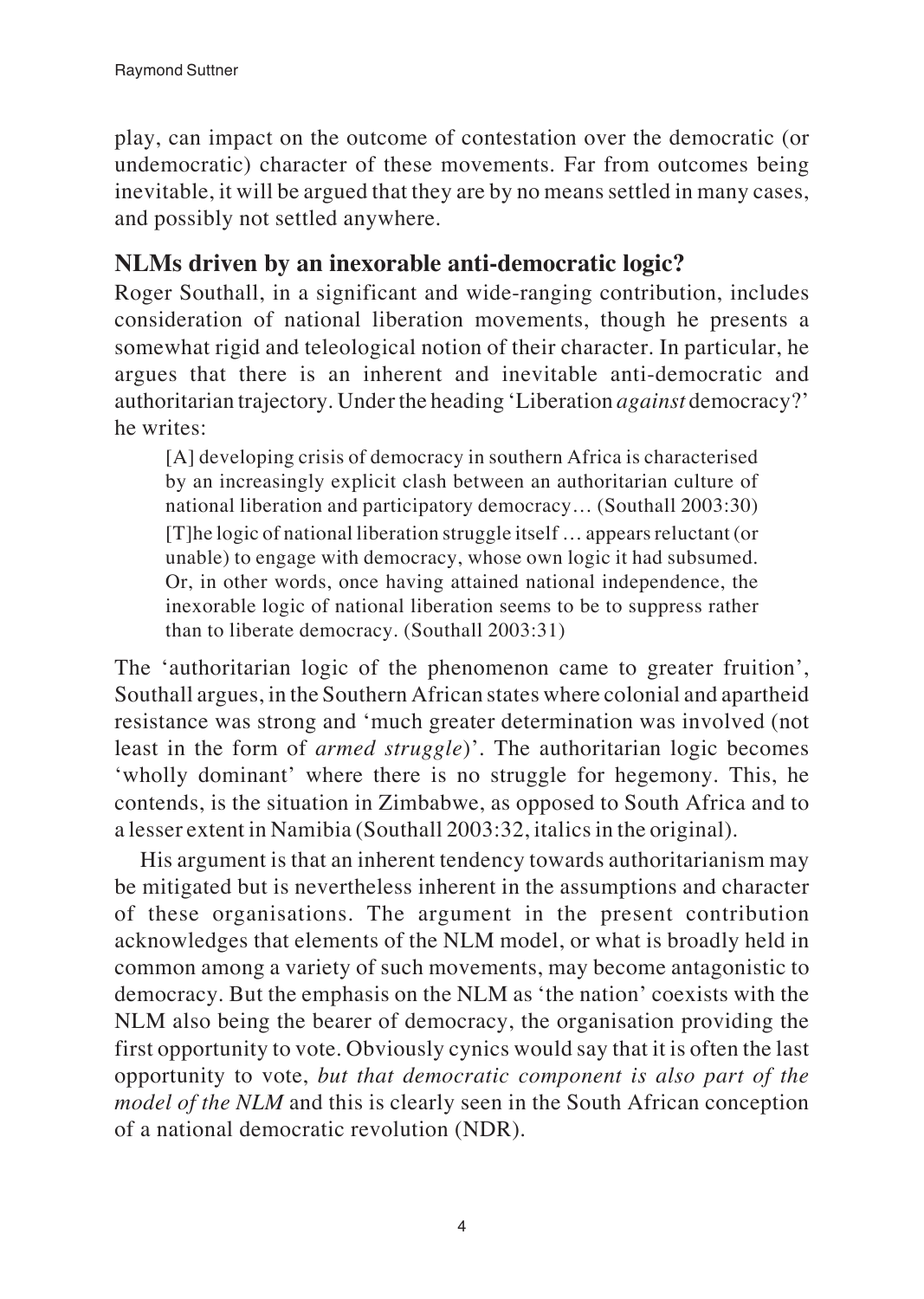The main problem with Southall's formulation is that the notion of inexorable logic seems to override the notion of contestation, indicated by his limited references to hegemonic battles. Even where some tendencies are not contested at the moment, or openly contested within a ruling party, that is not to say they are uncontested in some less visible form, or that they will not be contested some time in the future. Politics in an environment unfavourable to democratic contestation often means these are semiunderground or manifested in other, less obvious modes.

Most NLMs comprise a variety of tendencies and cannot be assumed to simply succumb to an authoritarian logic. They are more likely to struggle over the organisation's direction as well as the relationship that the organisation, prior to and after attaining power, has with other organisations outside its camp. That may well be the case with the ANC today.

None of this is to deny the existence of tendencies in the NLM model that present dangers, conditional as they may be. Some of these are discussed below.

## **The NLM model and pluralism**

Mona Younis defines national liberation movements in relation to their character as specific types of social movements:

National liberation movements are social movements in amplified form: the disaffected (those compelled to act) are virtually entire 'nations', using not merely extra-institutional means but antiinstitutional action for a political objective that is nothing short of the elimination of the existing state. The convergence of multiple movements of workers, peasants, women, students, professionals and others produce this collective action on a grand scale. The clarity of the collective grievance renders the convergence of disparate class forces possible, generally over several generations: freedom from domination by a population that sets itself apart on the basis of national identification. Conquest in the name of one nation stimulates an unprecedented convergence of classes within the other $\ldots$  (2000:22)

This definition, which has much to offer, also suggests why the NLM model tends to endanger pluralism. The notion of a NLM as *representing the nation* tends to lead to the treatment of other organisations as ancillary to that effort, or as temporary contributors to this national effort where they 'stand in' for an absent NLM or occupy terrain that will ultimately be occupied or fully occupied by the NLM itself. Once that happens the role of these other organisations is to exit from the stage of history, as happened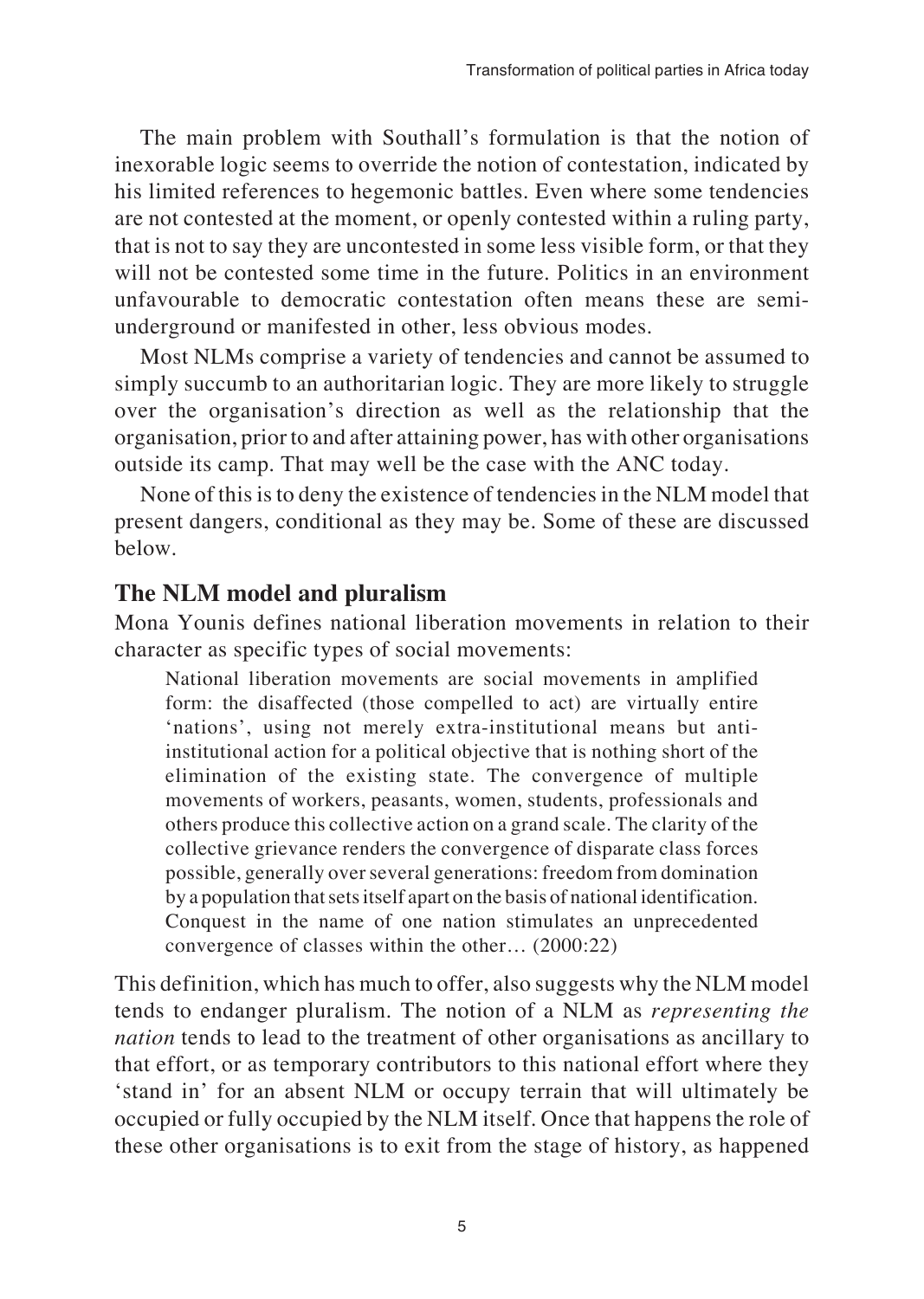in the case of the UDF in South Africa, though admittedly through its own volition (Suttner 2003).

In line with this emphasis, the early years of African independence saw widespread clampdowns on organisations established on a regional or ethnic basis. There was a tendency in independent African states to see organisation outside the umbrella of the NLM as divisive and even aiding enemies of national unity. And in many situations this was the case, with connections between external forces and regional parties, especially in a country like Congo/Zaire.

Moreover, in the name of building unity, various ethnic movements were suppressed and a variety of complex forms and identities in which people saw themselves were not allowed to find expression in the political arena. There was an overriding conception of the nation, embodied by the NLM/ ruling party. That was the atmosphere within which most NLMs were formed, whether they attained power through negotiations, arms or peaceful hand-over.

Similar processes developed over time in the ANC. Pixley ka Isaka Seme, on the eve of the organisation's formation, advanced a counterconception of the nation to that of the Union of South Africa. His version referred to a 'native union', a notion that at first embodied only African men (Seme 1972). Over the decades that followed, this conception of the nation was widened, but what is significant for our discussion is that the ANC presented itself as the bearer of a potential nationhood, realisable once apartheid was removed. Like FRELIMO, the ANC spent decades in an atmosphere intolerant of regionalism and ethnic difference; this, in addition to its absorbing Marxist-Leninist notions, led the ANC to converge with the NLM model, which stresses the need for a centralised, coordinating party.

National liberation movements also claimed, and received recognition as, the sole and authentic representative of particular peoples. There was some reason for this claim in the context of resisting apartheid and colonialism and colonial rulers' denying the vote. But what did this status signify after liberation when most NLMs won ensuing elections? The danger is that now some may have treated these elections as constituting a formal confirmation of what had already been earned, and seen themselves as already enjoying a right of representation that had been permanently conferred.

This quality of being the nation that was ascribed to or claimed by the parties that led countries to independence, became one of the bases on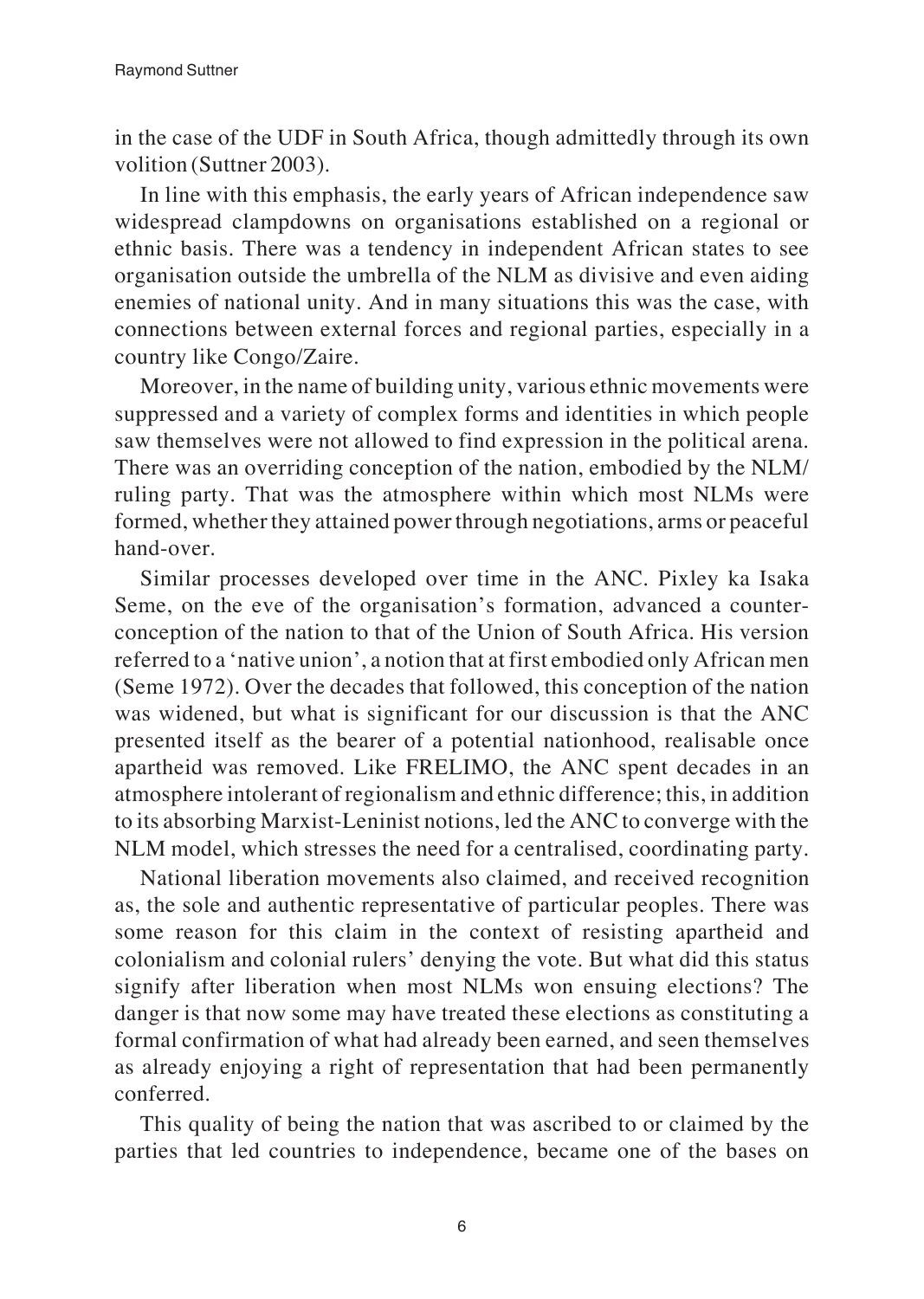which one-party states were advanced and opposition parties systematically suppressed. It also became one of the reasons why national liberation movements turned ruling parties were reluctant to consider exiting from government, as in contemporary Zimbabwe.

## **Characteristics of the process through which achievement of** liberation was envisaged – the fixation on transfer of power

Another feature that may characterise liberation movements is their conception of power and transition. It is a model partly influenced by Marxism-Leninism, but may exist without that influence. It sees acquisition of power as *the* decisive and sometimes final moment when liberation is achieved. As Nkrumah put it, 'Seek ye first the political kingdom, and all else will follow'. The various liberation movements, pursuing armed struggle or peaceful handovers, all focused on a moment when power would be transferred. After this transfer a variety of things were to become possible, among them transformation and a better life.

This 'transfer of power' model has weaknesses. In the first place, power is only conceived of as a thing to be transferred from one set of people, holders of power, to another. More realistically, power should be viewed as a set of relations that need to be transformed (Poulantzas 2000:256-7). This is clear when one considers that upon having attained power, new governments have found themselves tied into a whole range of complex relationships with a variety of centres of power that need to be transformed, challenged or counteracted in order to ensure that democracy is consolidated and transformative goals achieved (Abrahamsen 2000:xiv). The second weakness is that all activities performed by various organisations prior to that moment tend to be viewed instrumentally, as contributing to or delaying the arrival of that moment of decisive rupture with what has been. These activities are not seen as having value in themselves but rather see the importance of these organisations and activities as transitory and even coming to an abrupt end at the moment of 'transfer'.

Writers like Mamdani and Neocosmos have argued that there is a tendency for the victory of liberation movements to signal the defeat of popular movements. Their argument is based on the conversion of popular nationalism, which they see as manifested primarily through social movements, into 'state nationalism', which arises when the NLM becomes the ruling party and controls the state. Neocosmos argues that this is happening in South Africa (Mamdani 1990; Neocosmos 1998).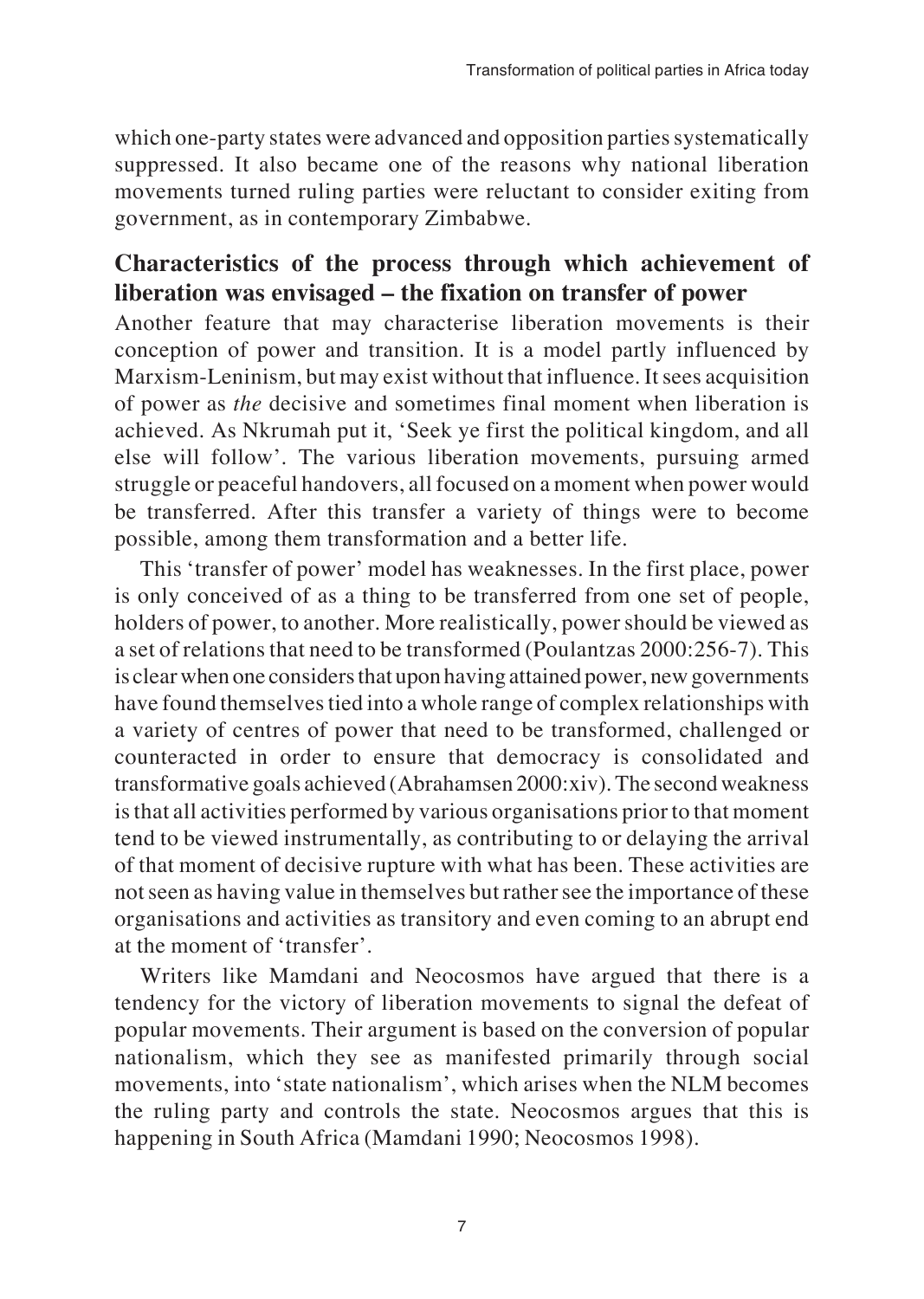**The parties of independence prove unsustainable as governments** Over the decades that followed independence, many of these political parties were overthrown by military coups, sometimes followed by further coups, returns to civilian rule and again reversions to military rule, especially so in the case of Nigeria. Sometimes the original political parties of independence have remained on the political stage but changed fundamentally. Some of the imagery of the earlier stages of liberation may be used but the values are quite different. Thus, the run-up to the Ghanaian election of 1996 saw Jerry Rawlings and his wife cast 'as the embodiment of Nkrumah and his wife' (Sandbrook 2000:118).

In other cases, the original political parties have been displaced electorally, but the forms that new political coalitions have taken have generally been unstable and short-lived, created mainly to remove the leadership of the independence period. The alternative to the discredited political parties has, unfortunately, also tended to acquire similar disrepute as in the case of the Movement for Multi-Party Democracy (MMD) of Frederick Chiluba in Zambia (Tordoff 2002:134 and Chapter 5 generally. But for a different situation in Ghana, see Sandbrook's argument 2000:117ff).

The extent to which opposition parties or movements can escape the ignominy of the parties they replace is qualified by the tendency for many of these new governments to include disaffected elements from the previous ruling party. This is currently the case in Kenya, where a number of former president Daniel arap Moi's previously close associates are part of the National Rainbow Coalition (NARC) government. Whether these ministers are up to the task of opening up democratic politics remains to be seen. On the other hand, the absorption of some former government leaders is a necessary stabilising factor in some cases, helping to consolidate democratic development by virtue of the enduring support they may still command.

But party formation based on this type of limited political agreement or expediency rather than on values and principles often means that substantive political and economic transformation issues take a back seat. The displacement of one type of presidentialism has often led to its replacement by a similar form of presidential centralisation. Parties of this type have also tended to have very loose membership systems and organisational structures, or have been a coalition of disparate groups. They have often been uneasily united behind a president they hope will be in a position to dispense various rewards.

Many of the parties of independence were mass organisations and much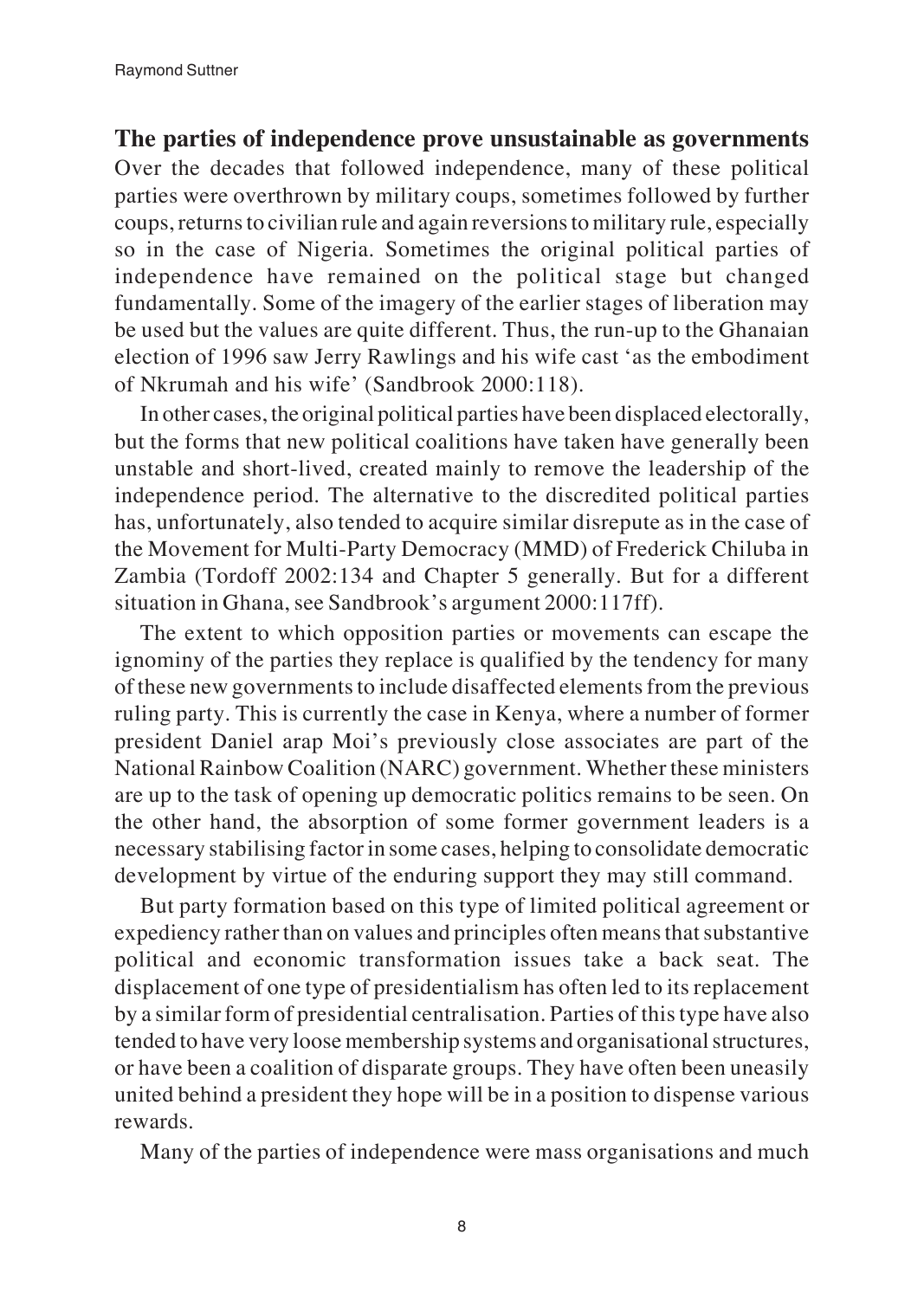of what they achieved was through mass involvement that went beyond political parties *(*Mamdani 1990; Neocosmos 1998; Southall 2003). On attaining power, however, the masses were demobilised and even the membership of the parties came to play less and less a role in the decisionmaking processes of the party, and in the country's politics in general.

Furthermore, the problems of government requires expertise and there was, from early on, a tendency to centralise decisions, first in the cabinet without much party input, and later in the presidency. The presidency tended in many of these countries to cede questions of policy to so-called experts. The consequence was that the political party, as the engine for reconstruction, was displaced by the presidency, which again ceded these decisions to non-political experts (Tordoff 2002:120ff), something that is replicated in many ways by the interventions of international agencies.

In some ways the functions of the political party as engine has been collapsed into the state. Instead of the political party transforming the state, the practices and modalities of state functioning have transformed the character of the political party or the revolution it had in mind (Tordoff 2002:115).

#### **End of the Cold War: opening democratic possibilities?**

The end of the Cold War created new openings for the establishment of democracy on the continent (Olukoshi 1998:15). Cold-War rivalry had often meant that one or other superpower would unqualifiedly support certain allied states in Africa, irrespective of their record in regard to democracy. With the end of the Cold War, there were 'less pressing geopolitical reasons for obstructing domestic pressures for political reform and almost unconditionally propping up unaccountable "client" regimes on the African continent' (Olukoshi 1998:15).

The now unchallenged West looked afresh at the problems of Africa, leading to the application of various conditionalities different to those of the Cold War. These included demands for certain democratic rights to be respected, free elections to be held and a clamping down on state spending. The restriction of state spending was said to be part of curbing corruption and patronage, but it also entailed limits on social expenditure. There is no doubt that the new conditions created a measure of space for democratic campaigning and the emergence of various democratic movements and organisations. But the way that opening was used had limitations and created fresh problems: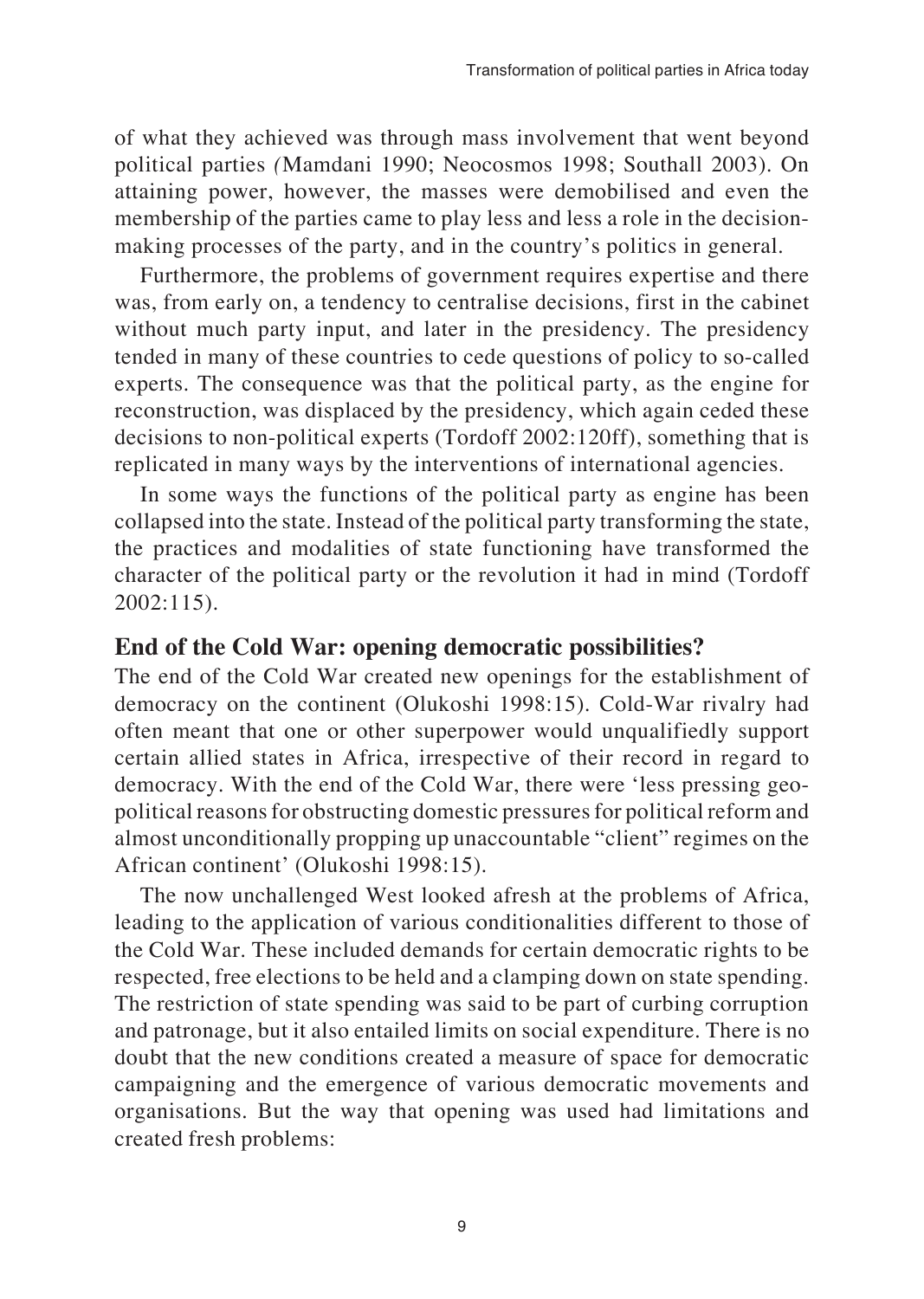- A particular model of democracy, favouring a specific and limited conception of representative democracy, curbed popular participation.
- Erected multi-partyism, as the be-all and end-all of democracy, limited its range and quality and tended to rely on formal conceptions of democracy.
- The 'wave' inaugurated by the end of the Cold War put the questions arising from democracy within the context of a series of conditionalities, some of which led to a qualification of the operation of democratic rule; that is, they made leaders more accountable to donors than to their people (Olukoshi 1998:19; Sandbrook 2000:95). It also meant the key element of a government's power, its control over the budget, was no longer in its hands but subject to the conditions of donors and lenders. The dissatisfaction this has provoked may, in fact, endanger the consolidation of democracy (Abrahamsen 2000).

These new conditions of the late 1980s and 1990s saw a 'wave' of democratic transitions, the collapse of many military governments or the transformation of military rulers into elected rulers, noted in *The New Plan for Africaís Development* (NEPAD 2001: paragraph 44). The 'wave' was of varying impact, in terms of the quality of the democracy inaugurated and its development and sustainability, but it was nevertheless an opening, a break with an authoritarian past.

Irrespective of the quality of the democracy, it has not proved to be sustainable and has not changed the basic weaknesses of the party system. Many military rulers and former leaders of one-party states proved adept at surviving the demands of multi-partyism and reinventing themselves as elected leaders of multi-party democracies. At the same time, where there was 'regime change', the conditions under which new parties or coalitions of groupings came to power has not created the social forces, or array of powers, that can break the thrall of the dominant type of politics. It continues to exclude meaningful popular participation but also, in most cases, retains the distribution of spoils as a fundamental basis of African politics (Allen 1995:301-20; Sandbrook 2000:95).

In summary, the problems deriving from this post-independence history as a whole, including the post-Cold War period, have tended to be:

• The lack of democracy (or democracy having a quality that is very imperfect) and the continued emergence of regimes characterised by spoils and patronage. In the absence of mobilised membership of parties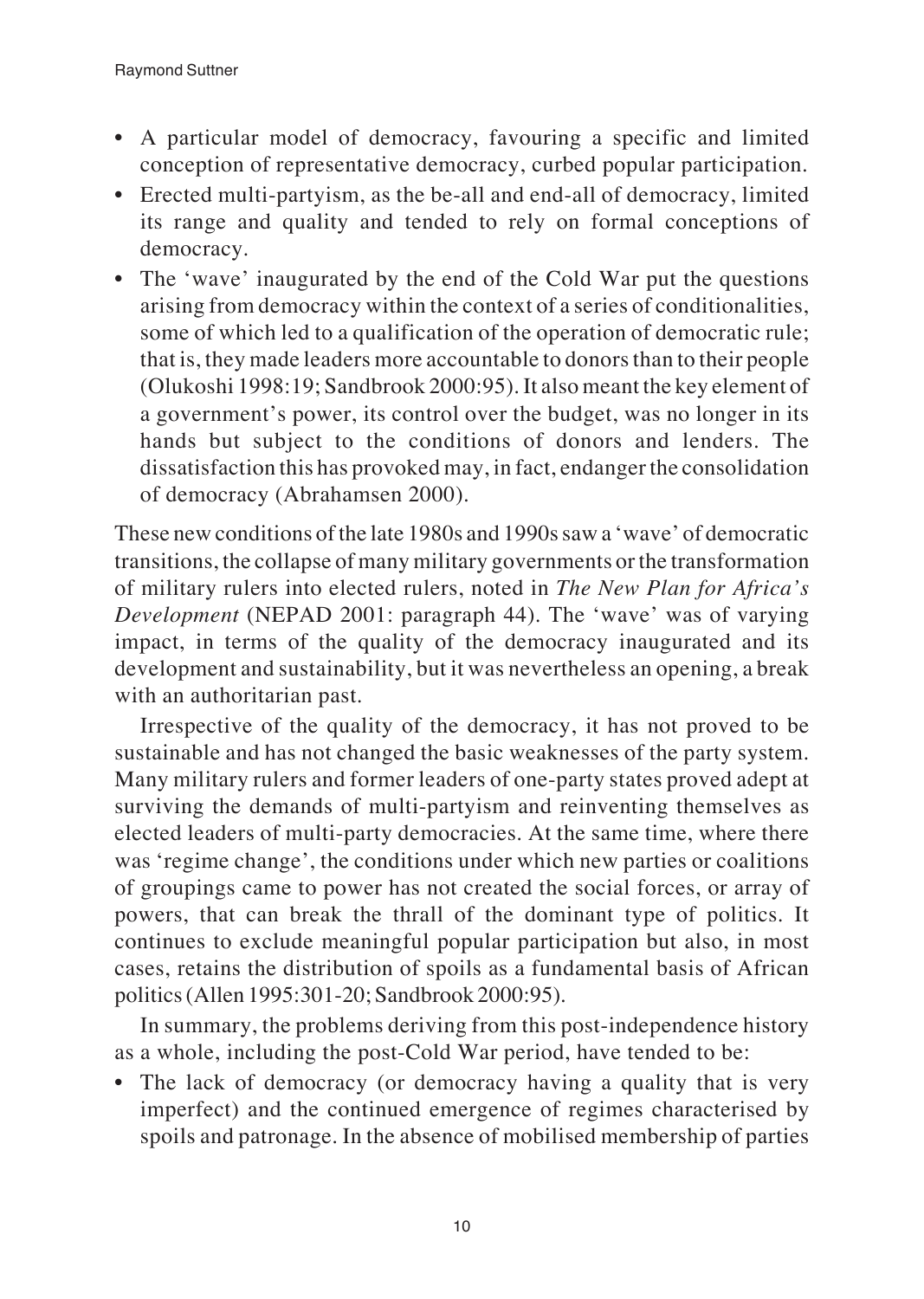and other organisations, it is easier for spoils politics to take root as the mode for gaining and entrenching power, leading to developed systems of patronage that take precedence over other relationships, such as loyalty to a party or even the constitution of a country. Furthermore, since the command and distribution of resources is dependent on political power, *any force attempting to challenge this, needs to develop its own resource base.*

- This is connected to political instability, a sense that there is nothing in the character of any specific government or party's rule that should make the people or institutions like the military want it to endure. This relates partly to the way in which many governments have come to power, in doubtful elections or during economic crisis, social distress, and the like. The absence of strong organisations of civil society also makes military intervention an option less likely to encounter serious resistance (Abrahamsen 2000).
- Few African states are on a sustainable growth path, and where there is growth there is still an absence of development transforming people's lives in any substantial and positive way. Moreover, in many states there have been recent internal and sometimes external wars and some endure to this day.
- De-ideologisation and, connected to this, personalisation of politics or political rule in the presidency, which goes along with overall centralisation. Who can say what ideas distinguished the presidency of Chiluba in Zambia? There is little debate, if any, inside political parties and in the society at large on public issues, a fact that cannot be separated from the overall discrediting of political parties and cynicism about the political process.
- The conditionalities imposed by donor countries, and conceptions of good governance, have often stressed steps against corruption and the control of unauthorised distribution of state resources. One of the resultant impacts has been to create something of a crisis in the spoils system, and make increasingly unstable the basis on which governance has rested for some time. Desirable as it is to remove that foundation, it needs to be supplemented with means to supply a state resource base that can meet the general welfare needs that are dealt with in a very partisan way through patronage. Structural adjustment programmes that set limits on welfare spending exacerbate this problem.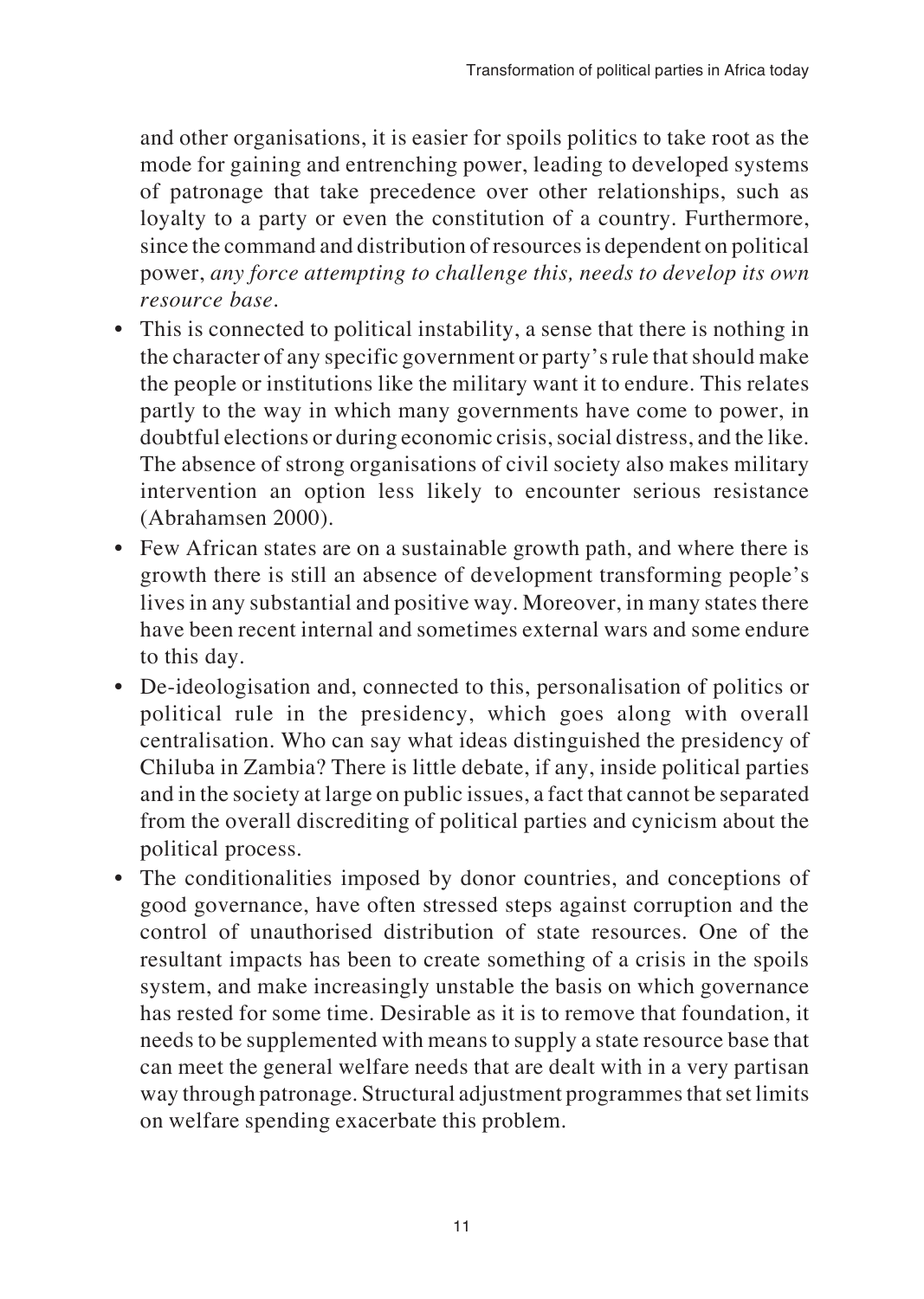## **Part of a wider crisis in the world at large**

Insofar as we identify this as a crisis of political parties it is a crisis not found in Africa alone. It is, however, more acute on this continent because the resources available to provide alternatives are not present as they are in Europe. Despite this, ëpolitical parties are in decline or crisis all over the world. This is not to suggest that the reasons for crisis are the same in betterestablished party systems, but many of the symptoms are similar. There is increasing electoral apathy, and low voter participation, and strong evidence that citizens are increasingly disenchanted with their political systems ...' (Faulks 1999:143).

Hague and Harrop write:

The question for early in the twenty-first century is whether we are witnessing a 'crisis of parties' and the export to the rest of the democratic world of the American format of weak, decentralised organisations. Old-style communist parties have virtually disappeared, social democratic parties are no longer fired by ideology, politicians increasingly communicate with electors through television, party membership is falling (and ageing), voters' loyalties are weakening and party income increasingly depends on state subsidies rather than members' subscriptions. No longer do parties seem to be energetic agents of society, seeking to bend the state towards their members' interests... (2001:168)

Many political parties that started with high membership participation now no longer have this and, in many cases, actively discourage it and seek centralisation in the leadership, as in Blair's 'remaking' of the British Labour Party. The average member of most political parties plays little role in the formulation of policies and even senior members may find their role diminished. The leader tends to take policy decisions without internal democratic procedures and involvement. The Oxford academic, Ross McKibbin, while believing there ëwas always a plausible argument for intervention in Iraq<sup>'</sup>, sees dangers in the way in which the views of the Parliamentary Labour Party in Britain were simply overridden:

Were the Parliamentary Labour Party able to exercise any real oversight of the government it would almost certainly have been much harder for Blair. Throughout the last six years backbenchers have repeatedly found themselves driven by the whips into supporting policies they had no part in framing, and have been further hobbled by the belief many of them have that they owe their seats to the Prime Minister... (2003:4)

The development of the media has tended to lead many politicians to appeal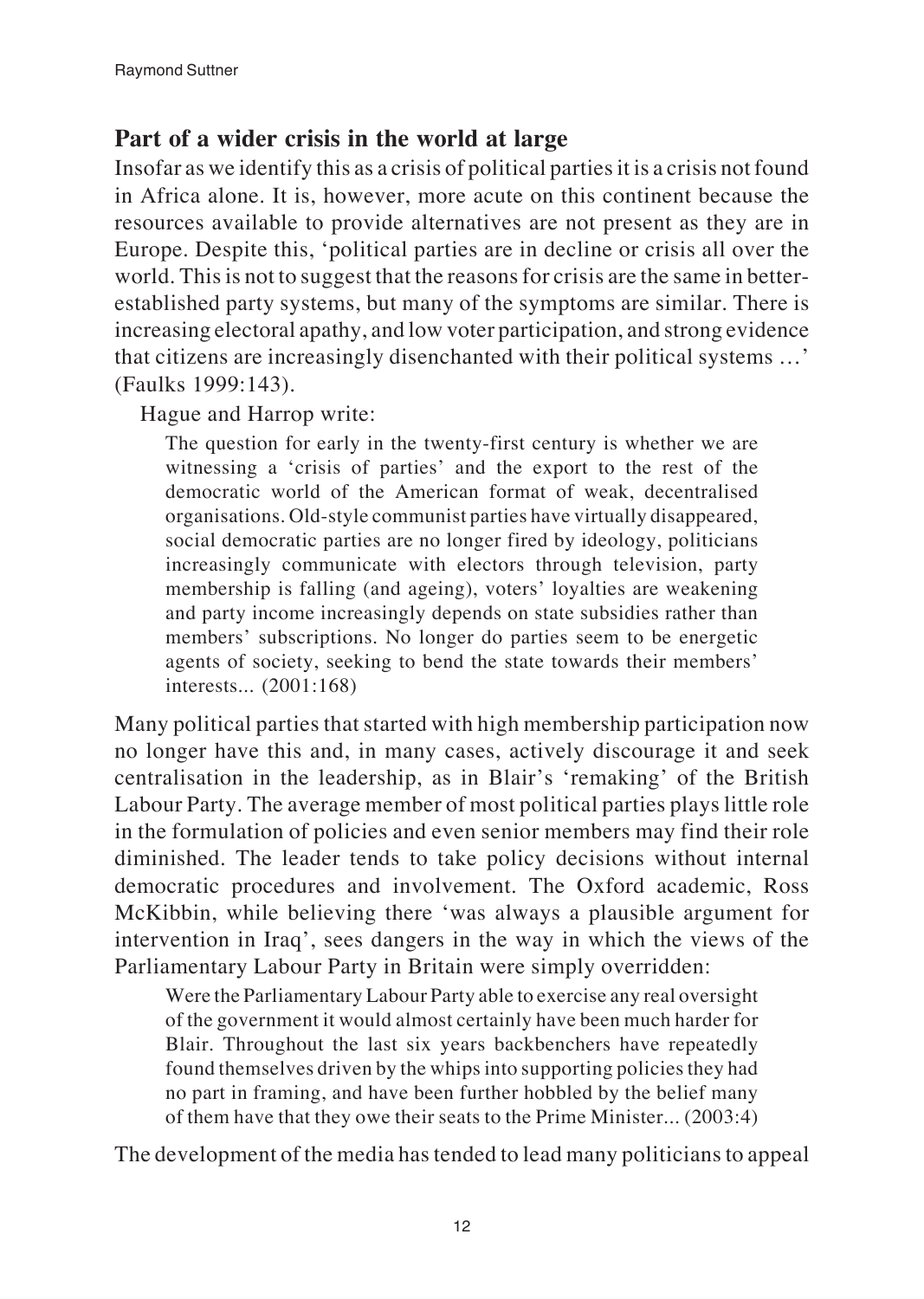over the heads of their membership to the public at large. There is a positive element in this in that any political party in power must relate not only to their membership but also to the nation as a whole. But the primary link between leadership and membership is tending to be severed through practising media politics.

#### **No easy solution, but rich heritage**

Having pointed to all these negative factors, it is important, as a corrective, to note that throughout all the dark years of military rule and other forms of suppression of democracy in Africa, there has remained a powerful tradition of democracy, manifested in various types of popular movements in numerous countries and also in a democratic intellectual tradition.<sup>2</sup> There is not an absence of thinking and democratic aspirations on the continent. That is part of what must be built on.

But the road towards democratisation, including transformation of political parties, is not something that can be mapped out here, in a programmatic sense of how it can be achieved against the obstacles presently in place. That is dependent on the specific conditions of distinct countries.

What is addressed, instead, are two potential paradigms of democracy that represent broad alternatives. One is an acknowledged aspiration or practice in many countries of the world, and the other may entail a deeper and broader concept of democracy that some would consider utopian but has been put into partial practice at certain times in certain countries. This outline will be developed with a view to examining its implications for political parties, what type of transformation or creation of what type of parties is required under each paradigm. It will also ask what relationships, or types of relationships, with party members and other members of society, and other organisations outside of the party, need to  $-$  or may  $-$  be developed.

It will be argued that each paradigm represents a potential trajectory, more or less radical in its implications for the type of democracy and transformation that is developed. It will also represent something in terms of popular involvement. None of this is irrelevant to current debate. The NEPAD founding document states, among the factors indicating a 'new political will of African leaders', that 'democracy and state legitimacy have been redefined to include accountable government, a culture of human rights and popular participation as central elements'  $(2001:paragnh 43)$ .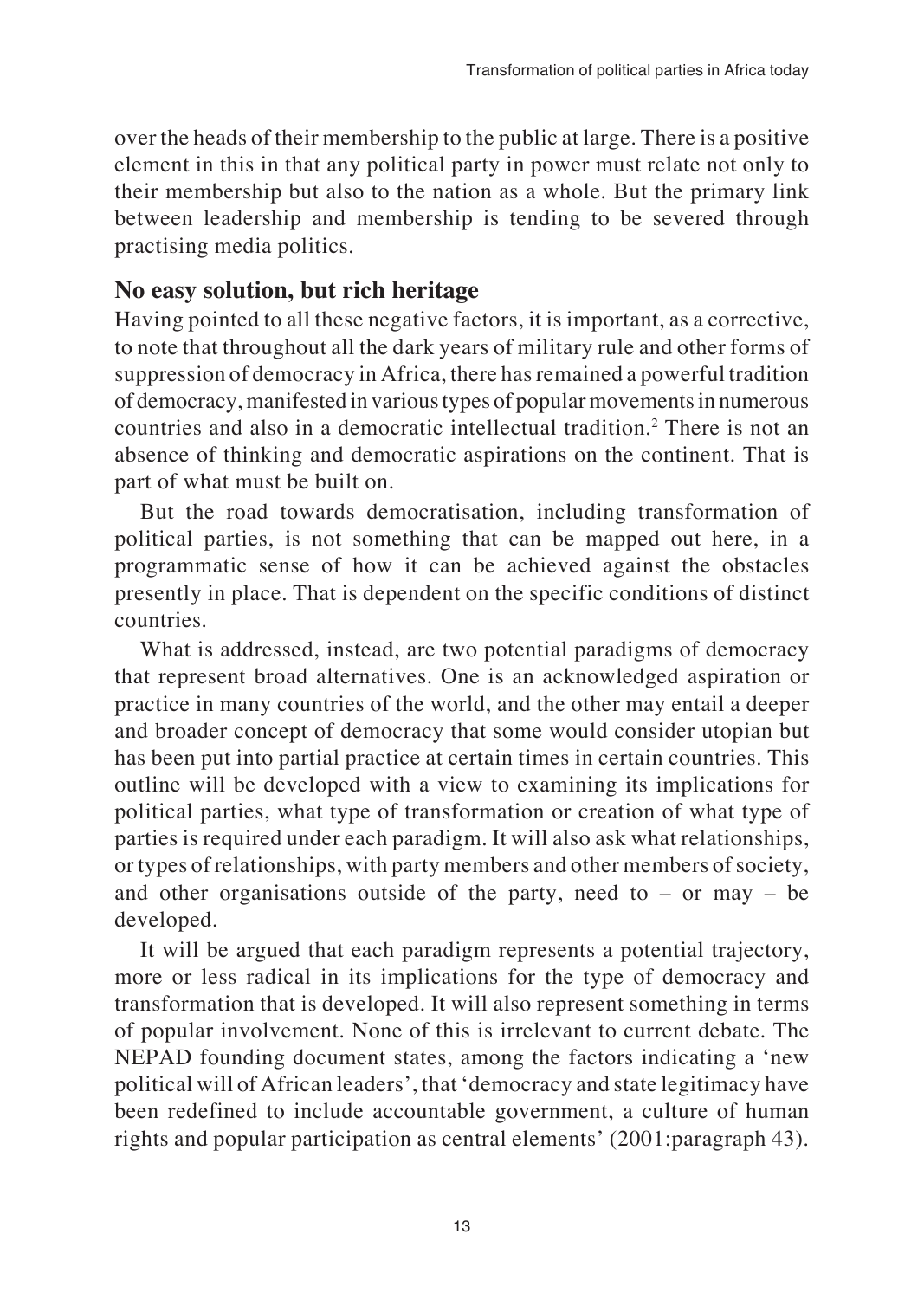Undisclosed premises in such statements need to be unpacked to establish what these terms may or may not mean. After that, implications of this discussion for South Africa will be considered.

## Paradigm One: 'good governance'

The first paradigm broadly coincides with prevailing notions of ëgood governance' and refers basically to representative democracy, the holding of fair elections with regularity, within stipulated periods. Nowadays these elections ought to be validated by an independent electoral commission. All must vote, there must be no vote-rigging, voter intimidation or buying of votes. This provides an overall atmosphere of legitimacy over government and the process of governance. The NEPAD foundation document refers to these qualities as:

[G]lobal standards of democracy, which core components include political pluralism, allowing for the existence of several political parties and workers' unions, fair, open, free and democratic elections periodically organised to enable the populace [to] choose their leaders freely. (2001:see paragraph 79)

The constitutionalist road is buttressed by a variety of institutions aimed to avoid corruption and other ills, such as independent courts, policing and prosecuting authorities, ombudspersons or public protectors, and a variety of other entrenched mechanisms aimed at monitoring compliance with constitutional rule (NEPAD 2001:see paragraph 83).

Under this system, a specific type of party tends to evolve. Membership is sometimes very large but once there have been elections, the elected leaders are on centre stage and the membership and the masses in general are expected to step back. The leadership is then charged with ensuring delivery. The masses vote and wait to see whether their dreams are realised through the government providing a better life, or whether they are condemned to disappointment. In either case, their role is passive.

In the process of government there is a tendency towards centralisation, first in the party itself, but then in the government and especially in the cabinet and the leader. The overall tendency in Africa is towards presidentialism, more or less benign, with the displacement of all other institutions, party or government (as seen above in the case of the British Labour Party). The input and importance of the party and its membership is in general downgraded. It is not expected to do a great deal in between elections, though it tends to be resuscitated at election time, ideally, since it sometimes does not survive this passivity very well. As in Western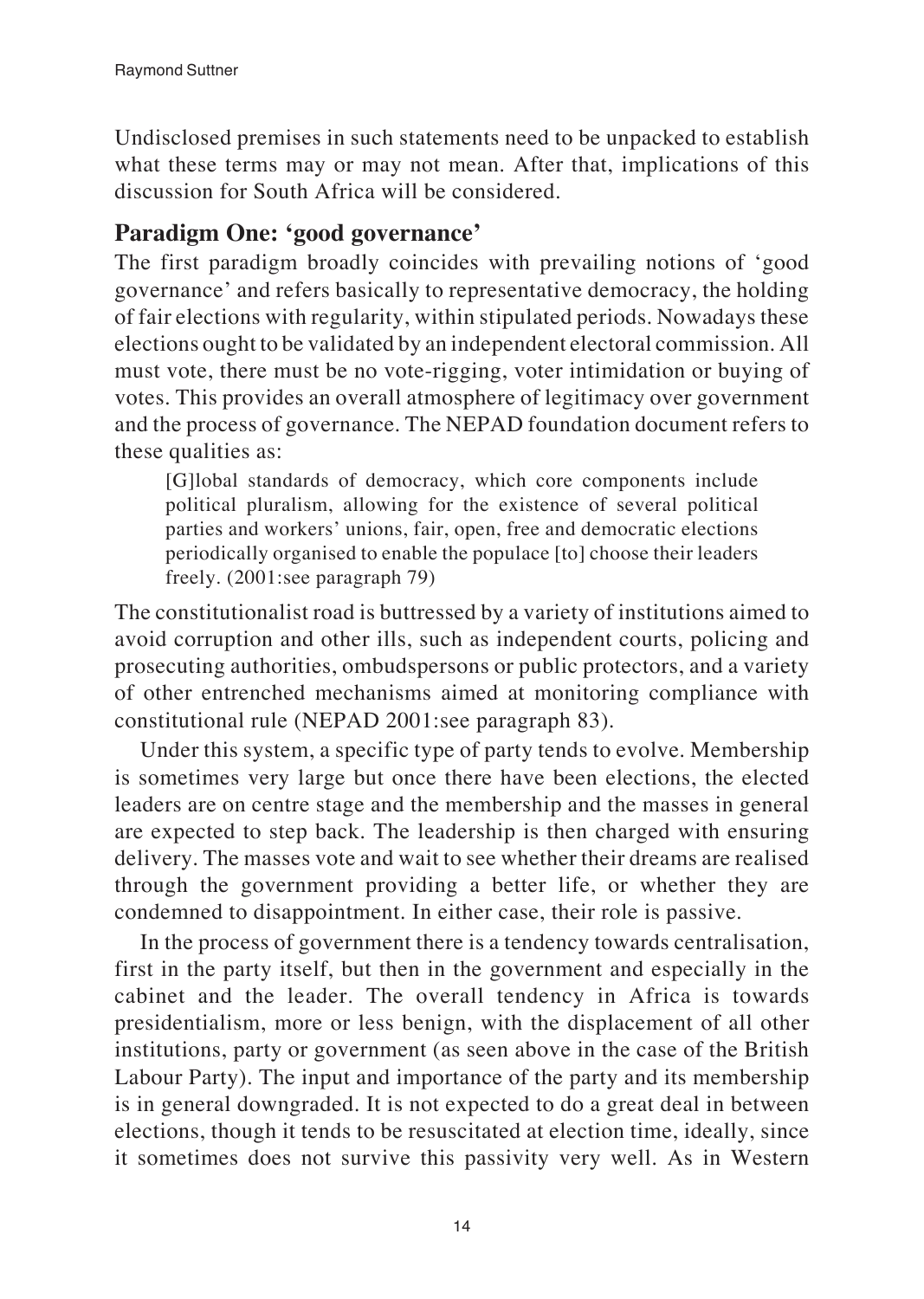countries, with the development of a variety of types of media, there is also a tendency to rely on these to communicate rather than through party structures.

Such systems tend to be very centralised and internal debate limited, and bureaucratism in general, including in the party, tends to grow. All this feeds into the process of de-ideologisation, where goals and policies are supposedly accepted by all in the fold, and only questioned by those who have 'suspect' motives. This problem is compounded by the conditionalities of structural adjustment programmes. Thus, Sandbrook writes of "issueless" politics" in which competing parties differ very little on policy; and the secret and top-down process by which foreigners negotiate conditional agreements on policy and institutional reforms' (Sandbrook 2000:95).

Policy decision tends to be in the hands of 'experts' and without inputs from the party. William Tordoff shows how this was the case decades ago in Algeria (2002:114), as it was in the development of South Africa's Growth, Employment and Redistribution (GEAR) macroeconomic policy in the mid-1990s.

In this model, the party and government tend to have a suspicious attitude to formations outside their own hegemony. Notions of pluralism, insofar as they are nowadays part of political discourse, tend to be restricted to multiparty democracy. On the evidence thus far, the reference to pluralism in the NEPAD document (paragraph 79, quoted above), is likely to have this restricted meaning.

This is not to say that multiparty democracy is unimportant. It is, in fact, crucial in light of the apparent collapse of the national liberation model. Multiparty democracy means that no ruling party can represent the nation as a whole. There are distinct interests that need other forms of representation, by opposition parties and other types of organisation, depending on the interests or identities seeking outlets. This means all citizens are provided with a formal vehicle for their political expression. But it is also an important factor in promoting legitimisation and consolidation of democracy.

The prospects for viable multiparty systems are inauspicious at the moment. All parties face difficulties but new opposition parties more so. In Ghana, where there is a tradition of two-party contestation not found in many other states, Sandbrook nevertheless notes:

Financial weakness translated into meagre or non-existent formal party organisation. None of the opposition parties in 1995 maintained offices in all the regions or most of the districts. At the grassroots, these parties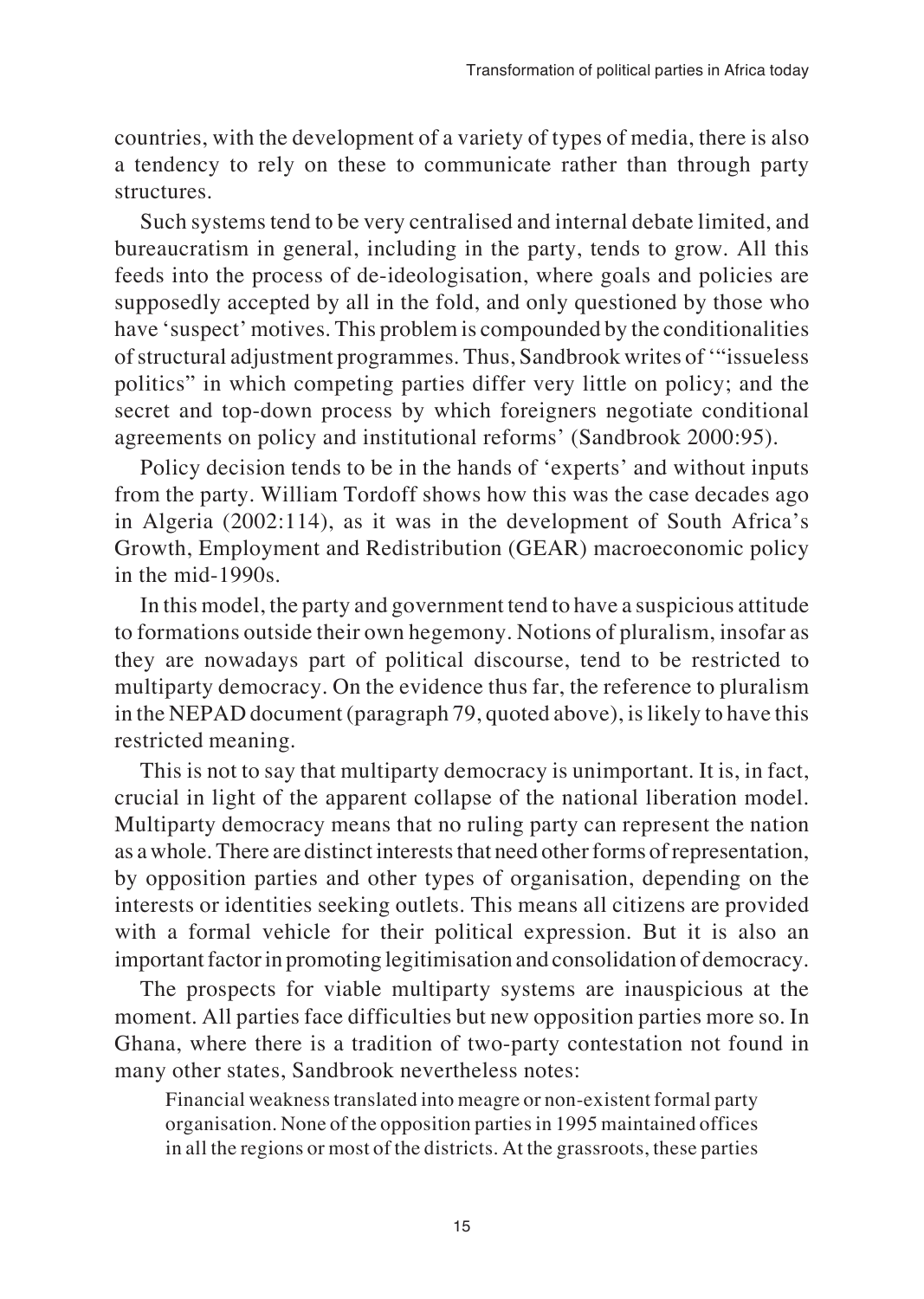were represented, if at all, by volunteers in makeshift offices or private homes. Only the governing NDC [National Democratic Congress] had offices in all ten regions and in over 90 per cent of the constituencies... Even the governing NDC, however, exhibited organisational problems, in this case springing from the party's origins as a vehicle built around its leader... (2000:119)

Participatory democracy tends to have some place in some systems as a form of corporatism, where representatives of certain sectors, like labour, may interact with government over certain issues or within certain forums, as in the National Economic Development and Labour Council (NEDLAC) in South Africa.

## **Paradigm Two: combining representative and popular democracy**

This paradigm may not be found anywhere in the world today, though it is not necessarily utopian. It acknowledges the historic gain of achieving representative democracy after authoritarian rule or apartheid or colonial rule, but it seeks more. It is oriented to deepening democracy inside and outside the party by broadening its scope and the range of participating actors. The party is not conceived purely or primarily as an electoral machine but continuously in action in regard to elections and other activities, within party structures but also in relation to other organisations.

This model envisages moving beyond representative democracy through institutionalising participatory democracy by providing for organs of civil society and various representative bodies outside of government to interact with policy-makers. It encourages or at least does not discourage the development of direct democracy or organs of popular power. This notion of popular action is possibly included in some of the formulations of NEPAD, for example, when appealing to the peoples of Africa: 'The present initiative is an expression of the commitment of Africa's leaders to translate the deep popular will into action' (2001:see paragraph 53).

By popular or direct power, or popular democracy, one is speaking about something protected by the constitution but outside of constitutional structures. It refers to popular, self-empowering action by ordinary people. They may act as branches of a political party; they may act quite outside that party. They may fall under the hegemony of that party; they may fall outside that hegemony and may be in opposition to it. Examples of such popular power or direct self-empowerment can be found in South Africa of the 1980s, in the experience of the UDF (United Democratic Front) and other popular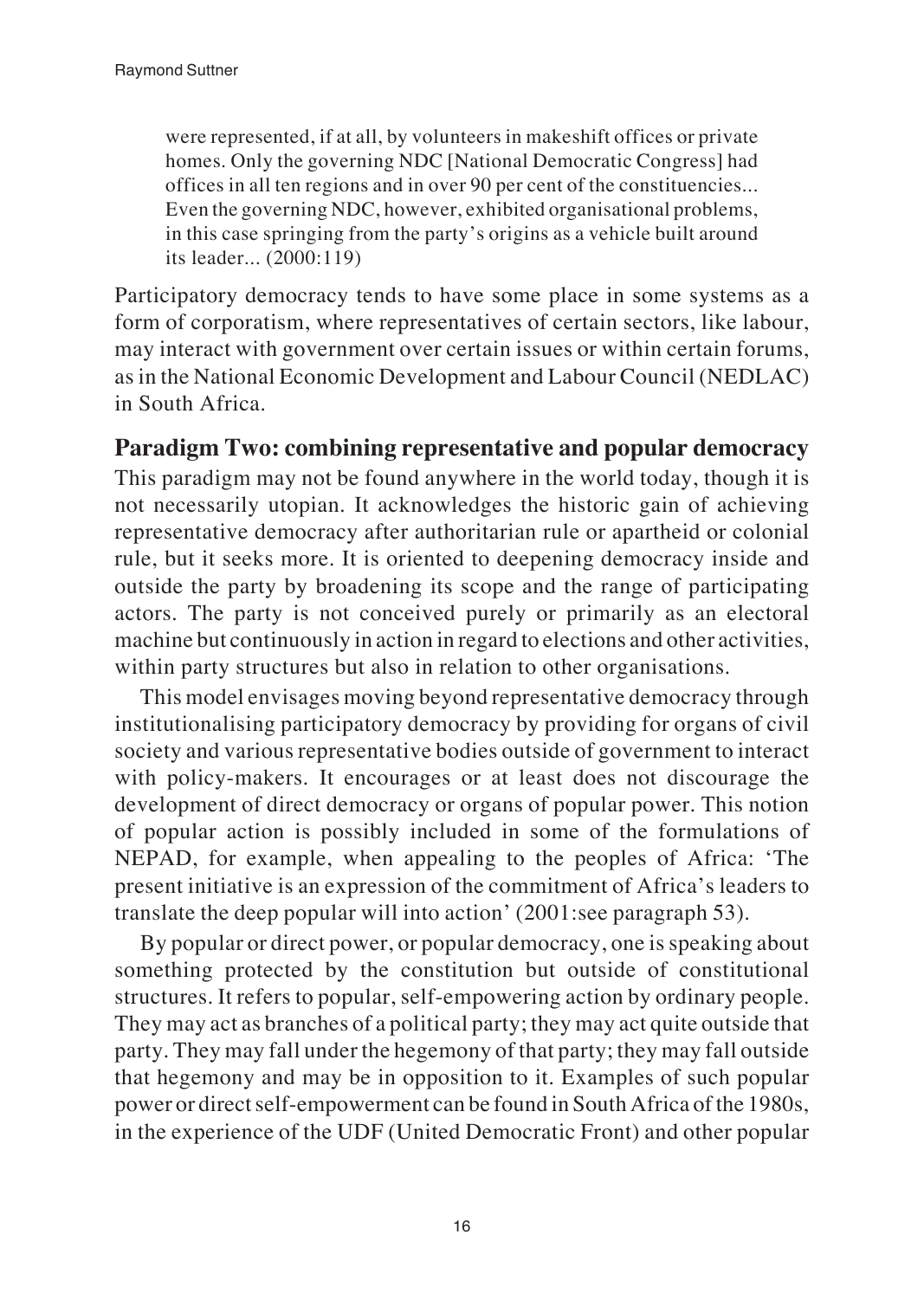organs of the time (Neocosmos 1998; Morobe 1987; Good 2002; Suttner 2003).

The question of popular power is part of addressing the question of sustaining or consolidating democracy. While various checks and balances and constitutional watchdogs are crucial components, popular involvement in politics is also an important way of ensuring that democracy does not go off track. Insofar as there is mass involvement, it is harder for spoils politics and patronage to take root or it is easier to break their hold. If patronage depends on a personal, though unequal relationship, active mass involvement reduces this to a more limited range of actors. Continuous mass involvement in politics means that the process of delivery is 'owned' and driven by the people. Through participatory democracy they may agitate for resources, help identify sites for reconstruction programmes, or be part of the process of their maintenance.

In this second model, party relations to civil society and social movements tend to be different from the first model, wherein the party usually seeks a monopoly or resists interacting constructively with organisations outside of its sway. This model encourages that social movements be formed on the basis of a variety of interests, some of which cannot be adequately embraced through a political party. While members of a political party may be hegemonic in a social movement, this model also recognises the right of independent or oppositional social movements to play a role in realising democracy. Indeed, their playing that role may be one of the conditions for consolidating a sustainable democracy.

'Playing a role' is an intentionally ambiguous statement. On the one hand defending that right is part of pluralism. But the extent to which such movements help to consolidate democracy depends on what they do. There is a recent trend in South Africa where social movements have emerged whose degree of popular support may be variable or hard to assess or test, but which address important questions of concern to the public, such as rent, electricity, water and HIV/AIDS. At the same time, some of these movements engage in semi-insurrectionary activities. On the other hand, a tendency on the part of the NLM model to see itself as best able to represent all or most issues of concern to the public is not conducive to ensuring that all of these groups engage in a manner that helps to consolidate democracy.

A related question that arises is what is the status of this ëpopular democracy paradigm', in the sense of asking whether it is intended for the whole of society, or only applicable to particular political parties? The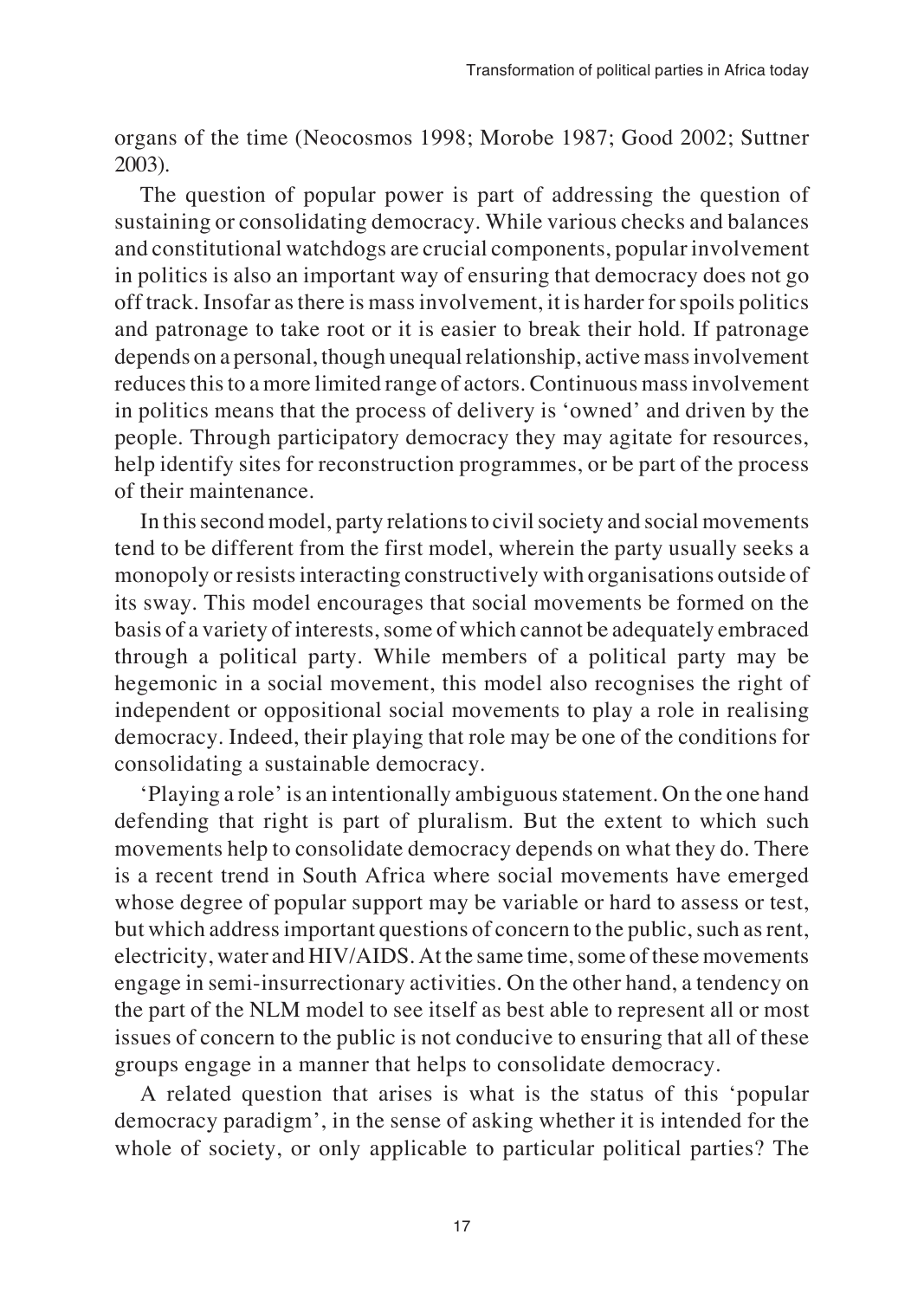identity of certain political parties is tied purely to representative democracy and some would definitely not be attracted to direct democracy or popular power. They may well interact on the terrain of participatory democracy, insofar as that may entail engagement within constitutional structures or forums established for various interest groups to interact with government and other sectors of society, but that is different from activities outside of the constitutional order. That is not to say that popular power is unconstitutional (as indicated, it is constitutionally protected) but rather that these are structures that emanate in response to specific problems from below.

Furthermore, in this discussion, the concept of popular democracy is not purely directed at political parties, for direct democracy may well have application or primary application outside of political parties or organisations. That was the case with street committees and other organs of popular power in South Africa in the 1980s, and is still the case in communities that have organised such structures or maintained them after 1994.

As regards institutionalisation in this model, one is speaking of both representative and participatory democracy; the latter distinguished in my definition by the fact that it relates to constitutional organs or corporatist relations. Direct democracy, while enjoying constitutional protection, does not necessarily entail any form of institutionalisation, though it may relate to state organs for specific purposes, raising issues, supporting or opposing what government does.

### **Each concept of democracy implies a specific trajectory**

These paradigms are different in the conceptions they entail but also in what their outcomes may be, the trajectory they imply, the potential results in terms of the type of democracy that may be instituted, and the character of transformation that may be realised. One's choice of paradigm must be influenced by how thoroughgoing or limited a transformation or democratic participation one wants to see. The second paradigm is a more radical model of democracy than the first, but not necessarily in terms of socio-economic transformation. There is no reason why it should necessarily lead to socialism. But if socialism were to be the outcome in either model (for both are compatible with versions of socialism), the first would produce a stateled, possibly more command-style socialism, while the second would be part of popular democratic empowerment, and represent both democracy and socialism 'from below'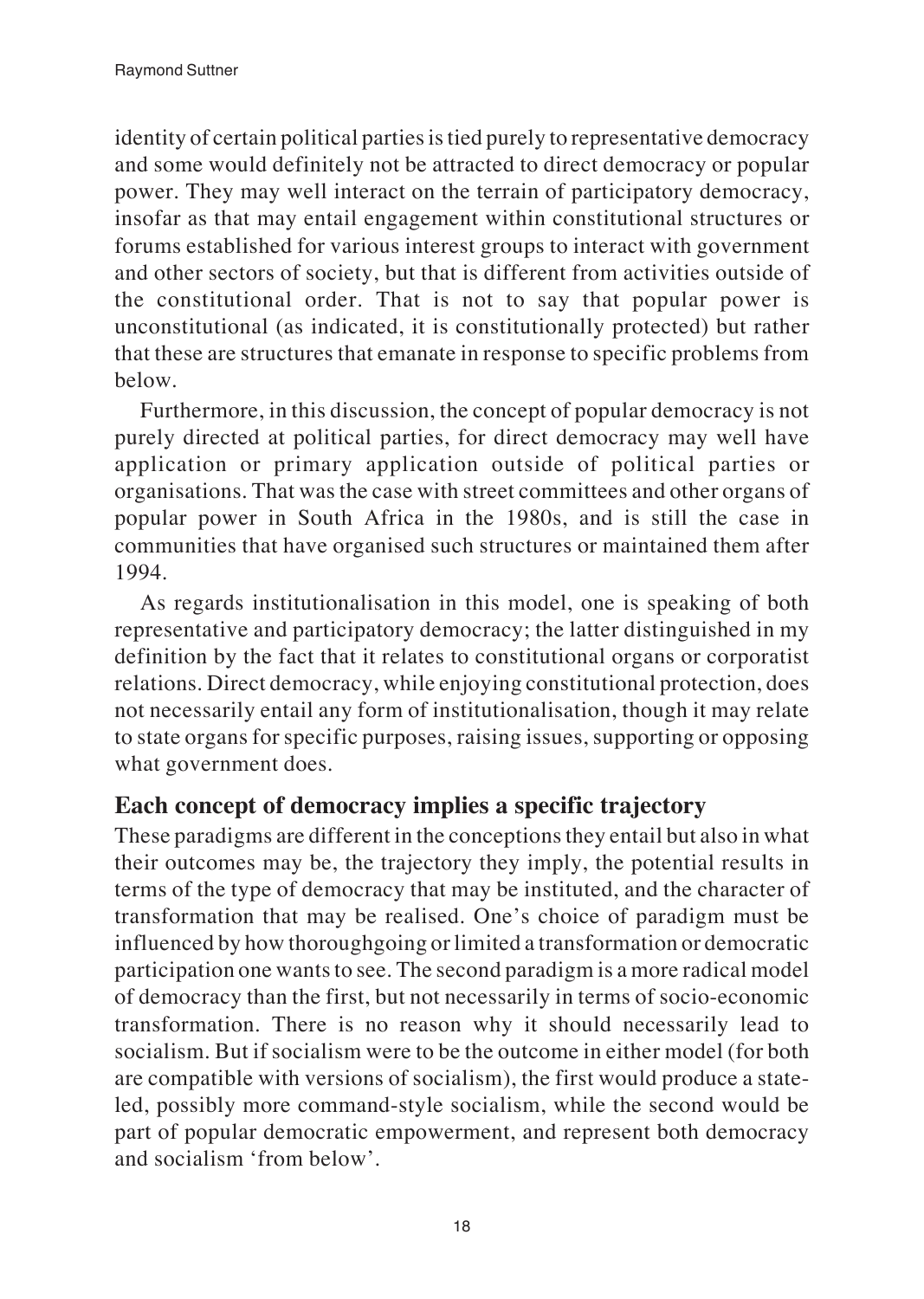The question of gender equality is affirmed in the NEPAD document but it is by no means clear that there is a common understanding of what this might entail in terms of democratic transition and consolidation (Suttner 2001:9). In most parts of Africa there have either been very limited efforts to empower women to be active participants in politics or else active discouragement. In the second model it may be that women's empowerment is more easily realised in that the encouragement of social movements could include women's organisations (but for difficulties in ensuring viability of women's organisations, see Hassim 2003).

## Implications for South Africa – the operation of the national **liberation model, pluralism and the place of opposition parties**

This contribution has sought to problematise notions of democracy and governance prevalent in some of the literature concerning Africa, and in documents like that of NEPAD. It has re-emphasised much that may be obvious, including that democracy has many meanings and that some are more conducive to popular participation than others. This problematisation is necessary, however, to understand the role and type of political parties required to effect one or other democratic and social trajectory.

But what are the prospects for realisation of these paradigms, especially the second? Insofar as there is democracy in Africa, it tends to conform to the first model. Certainly the prospects for popular involvement of the type outlined in the second model are not strong. Sudden re-emergence of democratic openings does not mean popular movements can easily occupy these.

The development of popular movements requires long-term, painstaking building of structures. It is only in South Africa in recent times, as far as I am aware, that development of popular movements of a variety of kinds has been on a substantial scale. The period since 1994 has, however, seen many of these organisations demobilised as well as lesser involvement of ordinary members of the ruling organisation, the ANC. This, it has been argued, is a continental trend (Mamdani 1990; Neocosmos 1998). There is not an absence of popular movements in other countries, but the tendency in recent times has been for these to have limited goals, for example, preventing Chiluba from serving a third term of office in Zambia, and not to endure beyond realisation of these objectives.

In writing this paper, the focus has been on Africa in general. But the issues discussed may raise important questions for South Africa. If the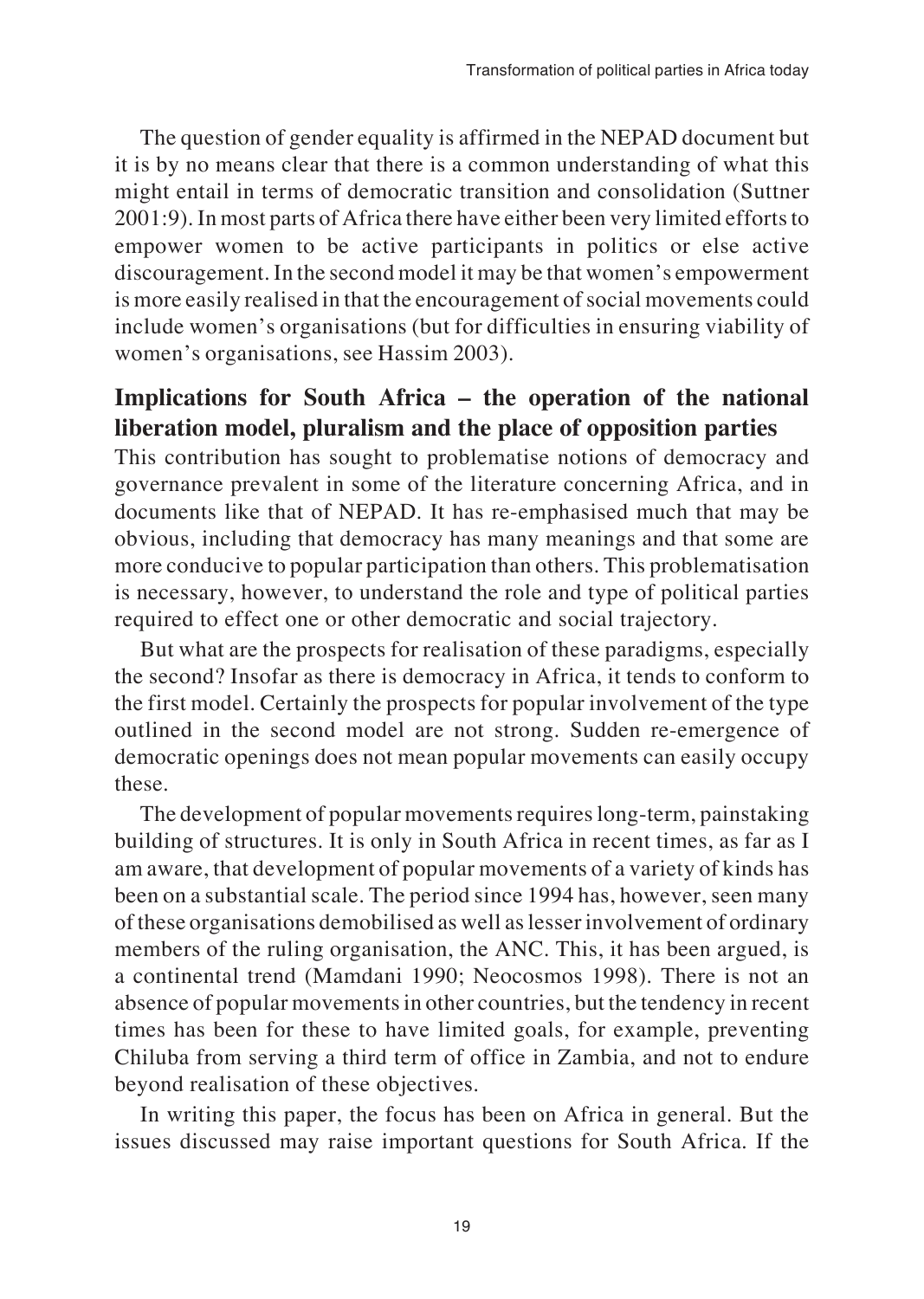ënational liberation modelí is in crisis in Africa, is this true of South Africa and if so what are the consequences? Furthermore, what is the quality of the democracy being inaugurated, given that it too is being overseen by a ruling organisation within the NLM tradition?

## **ANC** 'representing the nation'

The national liberation model may not be in crisis for the ANC as a political organisation. Its viability may still relate to a reaction against a particular type of politics, often described as 'normalisation', or establishing a 'normal' political party where elections are everything and the organisation's popular character is nothing. While that may not be in crisis and remains part of the ANC's official self-characterisation, the notion is under stress. The ANC, in becoming the dominant force in government, now enters into modes and processes of operation that require different modalities from previous roles and relationships with its membership. And there are certainly people within and outside the ANC who would like this stress to be resolved through a break with the national liberation past, a shedding of its 'nostalgia'. The outcome cannot be predicted; it depends on factors within and outside the ANC.

But the relevance of the question whether the national liberation model is in crisis relates also to politics beyond the ANC and its membership. This is because the model depicts the national liberation movement as 'the nation', or as 'the nation in the process of becoming'. Earlier, the ANC, like other liberation movements, sought the status of the sole and authentic representative of the people of South Africa. Various international organisations accorded it such status, though generally to the Pan Africanist Congress as well.

Since 1994 the ANC has secured overwhelming electoral support. But here is where the dangers of the national liberation model may arise. The ANC, and for that matter no political party or organisation, can ever be equated with the nation, no matter how popular it may be or what electoral success it attains. There are interests within the nation that require representation outside of the national liberation movement model. The consolidation of democracy in South Africa is not the task of the ANC as majority party/organisation alone.

## **Pluralism and viability and strength of opposition parties**

Beyond the need to recognise the right of existence and operation of social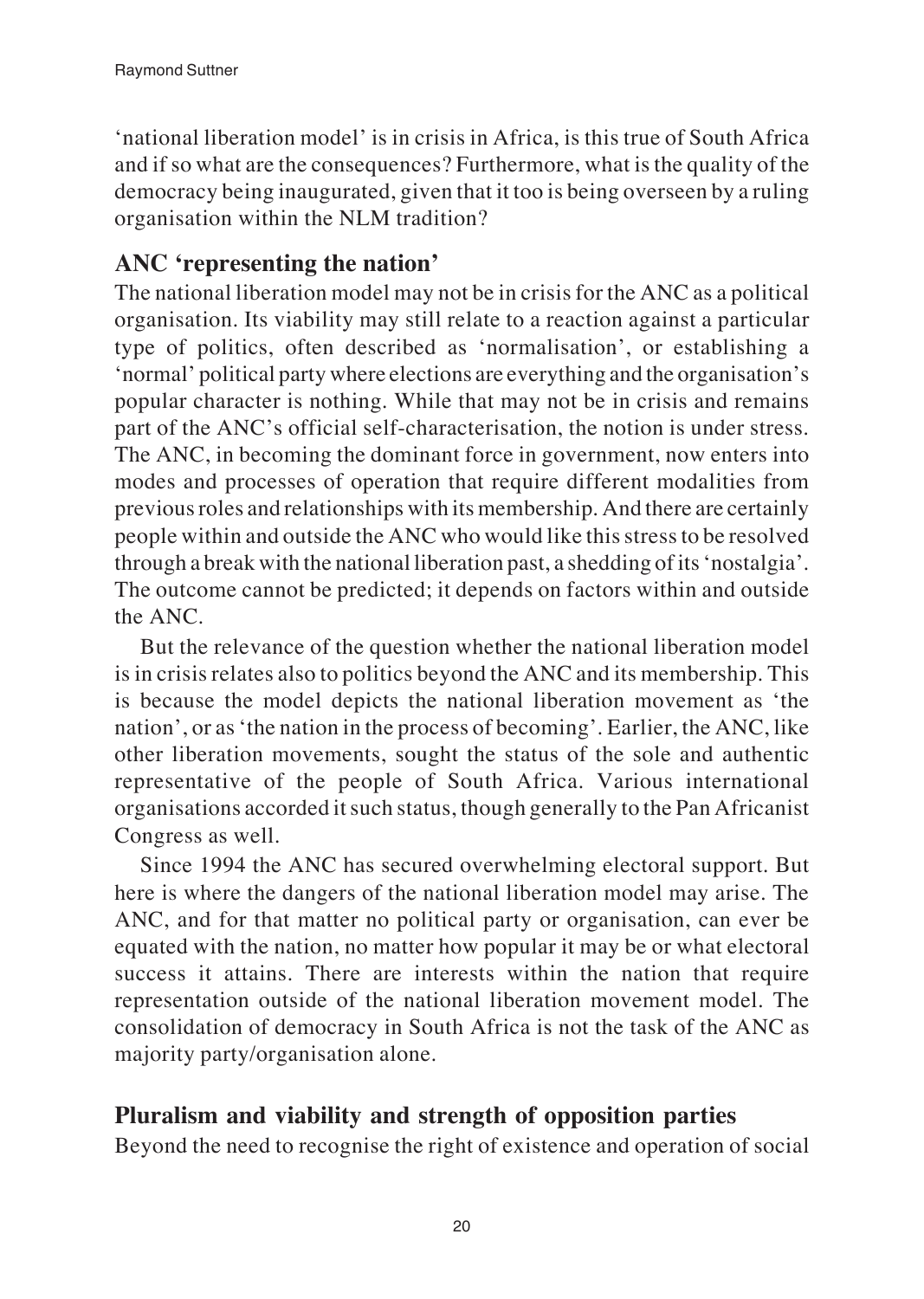movements, a substantial role in ensuring sustainability and legitimacy of democracy may relate to the existence and viability of opposition parties as vehicles for some people to express themselves politically. The Democratic Alliance (DA), currently the strongest opposition party, does provide an outlet for some people. They may make ambiguous statements about 'fighting back', capable of racist interpretations, but they remain a choice for many who might otherwise not be absorbed in the political system. That some new members are relatively right-wing is healthy in the sense that it is better they are voting DA rather than engaging in illegal resistance.

For similar reasons, in the nineteenth-century Cape, certain liberals advocated enfranchisement of black people, especially Coloureds, as a safeguard against warfare. William Porter, the attorney-general, once said: 'Now, for myself, I do not hesitate to say that I would rather meet the Hottentot at the hustings, voting for his representative, than the Hottentot in the wilds with his gun upon his shoulder' (Simons and Simons 1969:23). That goes for all the current opposition parties. *They provide a voice for segments of the citizenry that the ANC cannot be,* and that contributes to stability and the consolidation of democratic rule. Paradoxically, then, the consolidation of the democratic state for whose creation the ANC claims main responsibility, depends also on the viable existence of its opponents, no matter how repugnant the ANC may consider them.

But a body of theory has emerged related to 'consolidation of democracy' that impacts on these questions, demanding more than free and fair elections and multi-partyism, before it can be said that democracy has been consolidated (Huntington 1991; Horowitz 1991; Jung and Shapiro 1995). In applying their theories to South Africa, some of these writers have pointed to the 'necessity' of the ANC converting from a liberation movement to a political party, as if that transition amounts to a law of history (Jung and Shapiro 1995). This is necessary for 'normalisation' and is seen as part of the process of readying the state for the type of politics that, in the view of these theorists, constitutes democracy. The word democracy is equated with one version of the term, restricted to the representative paradigm.

A related concern is that the ANC is seen as representing a 'dominant party' with the unlikelihood of the 'circulation of elites', ie its defeat by any opposition party for the foreseeable future (Huntington 1991:267; Jung and Shapiro 1995; Giliomee and Simkins 1999; Southall 2003a:68). The weakness of the opposition, though not related to significant electoral irregularity, is seen as a basis for withholding accreditation of the South African transition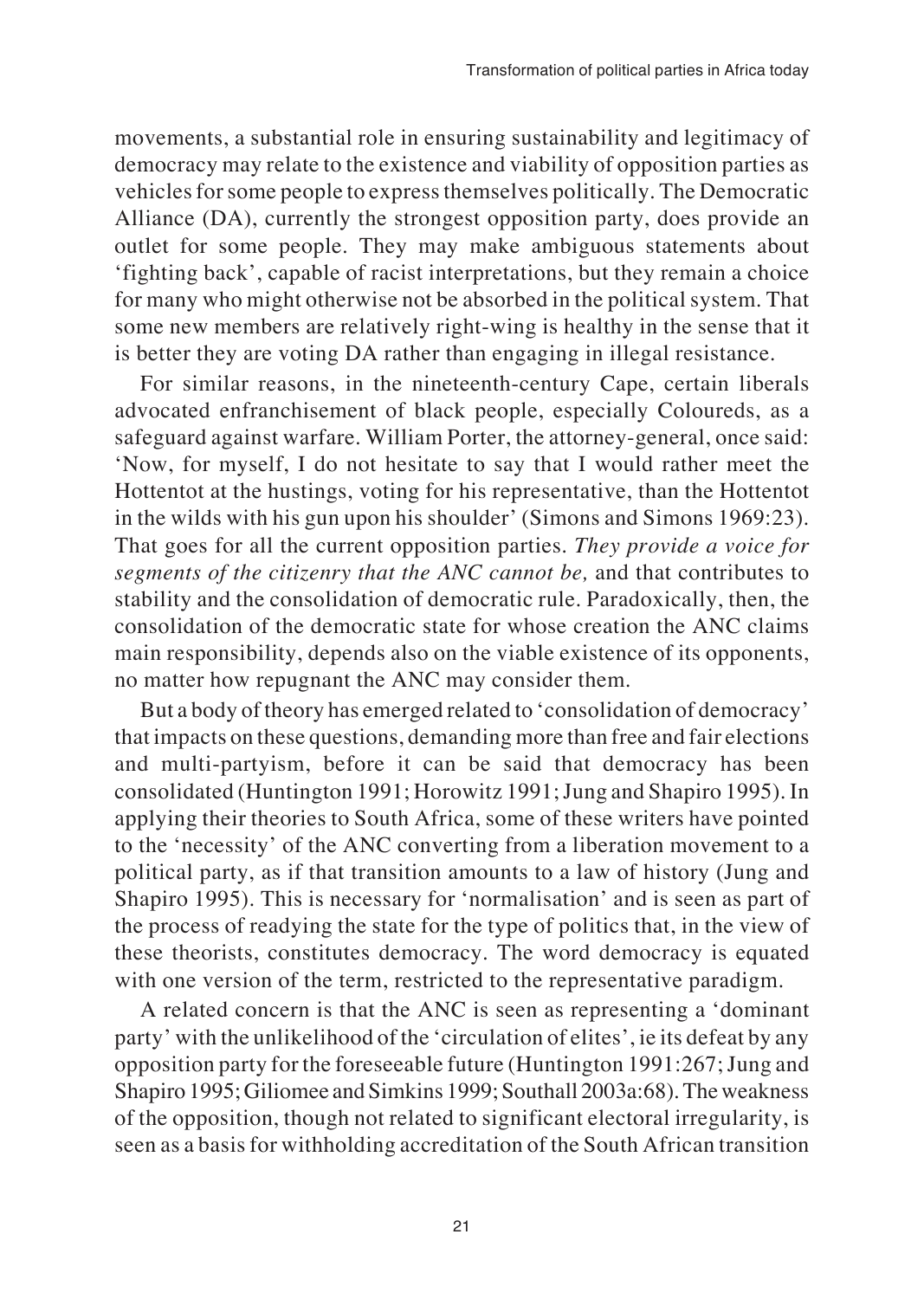as a democracy that has been consolidated. Thus, Jung and Shapiro, though they write mainly of the period of the transitional constitution (1994-96) say there is a lack of a ëa system of opposition institutions that any healthy democracy requires' (1995:270; see also Giliomee and Simkins 1999: Introduction). Habib and Taylor, despite having quite different recommendations to these writers, also broadly accept the necessity of a strong opposition for democratic consolidation (2001).

Jung and Shapiro argue, more broadly, that:

[...] a functioning political opposition is essential to democracy. Although the notion of a loyal opposition finds its origins in monarchical rather than democratic politics, democratic systems rely on institutionalised oppositions, and it is doubtful that any regime could long survive as minimally democratic without them. If democratic politics is seen as requiring at a minimum that there be turnover of power among elites, then there must be sites for counter elites to form and campaign as potential alternative governments.

If there is not the possibility of an opposition being perceived as a 'realistic alternative to the government of the day' then the likelihood of turnover is diminished, and crises for the government are correspondingly more likely to become crises for the democratic regime (1995:272). Using a similar paradigm, Southall, under the heading 'The decline of opposition', writes of this absence of a powerful opposition signifying the hollowness of South African democracy' (2003a:68).

The combination of these factors, the continued existence of the ANC as a national liberation movement and the unlikelihood of a turnover of ruling organisation/party, is said to impede accountability and preclude the type of monitoring that is possible where an opposition is strong. Only then would it be possible to expose what a corrupt government may wish to hide and prevent the conflation of the ruling political organisation/party with the state (Jung and Shapiro 1995:272-3; Giliomee and Simkins 1999).

The requirements of a short-term potential 'circulation of elites' has no scientific basis as the exclusive or primary test for democratic consolidation. In particular, one can point in South Africa to the extensive constitutional machinery in support of democracy, much of it in advance of that found in countries from which many of the theorists emerge. In this regard, mention can be made among others of the Constitutional Court, the Public Protector, the Human Rights Commission and the Commission on Gender Equality, the Chapter 9 institutions of the South African constitution (Cachalia 2003. But for the opposite conclusions see Giliomee and Simkins 1999:xvii). In addition,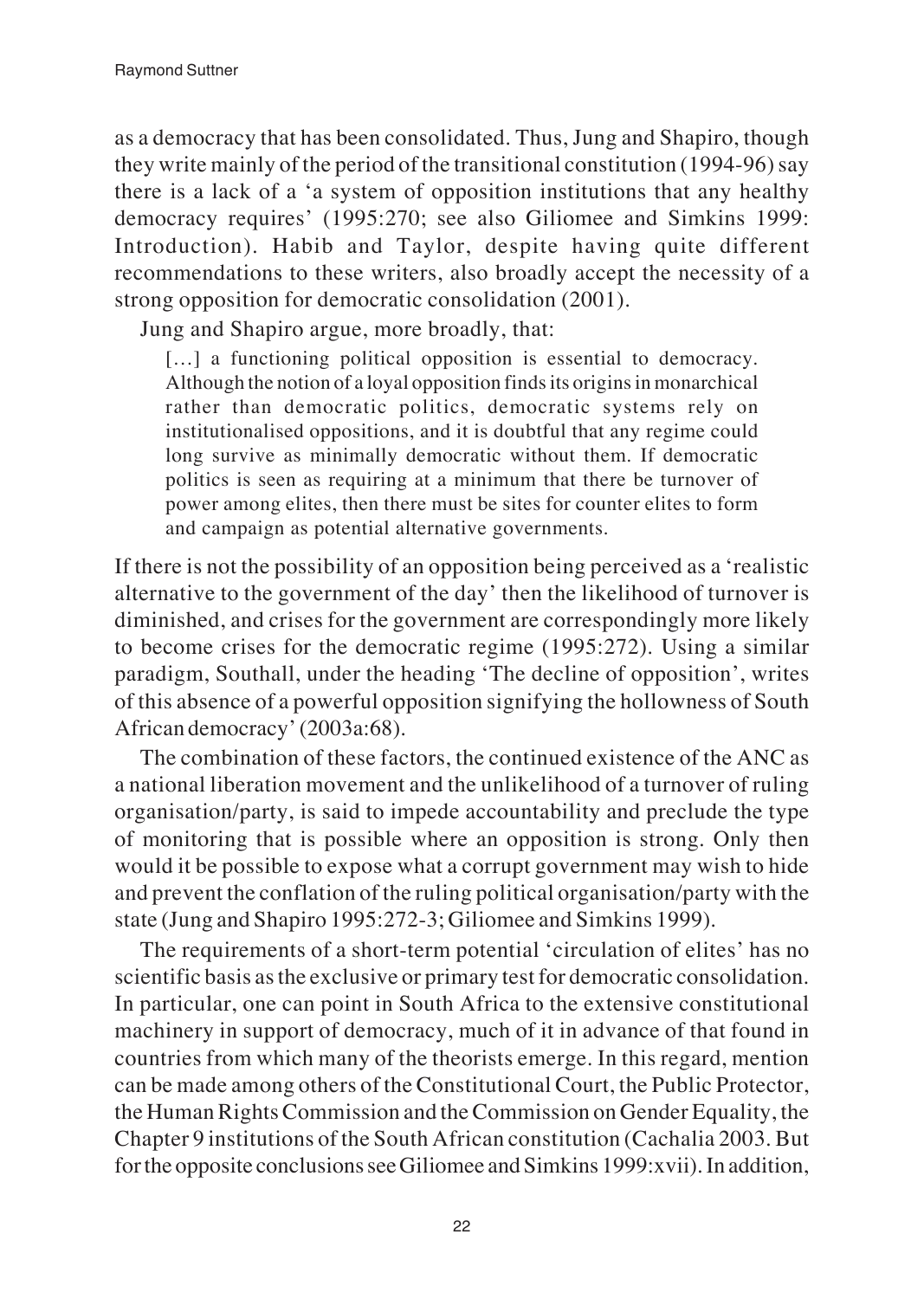one has in South Africa, a 'public sphere' where citizens and organised civil society can express a diversity of opinions, indicating another important variable influencing the strength of democracy. The importance of this space is illustrated by the impact of the Treatment Action Campaign (TAC), organised around treatment of HIV/AIDS.

Let us be clear that the value sought is the preservation of democracy, the defence of constitutional rights so long denied under apartheid, the body of universal human rights, which are found in international instruments and enshrined in South Africa's constitution. For consolidation, there must be the establishment of 'rules of the game', which everyone abides by. This means trust in these institutions, and it appears that the current political order is providing a basis for trust in these institutions to develop. This is manifested in an important way in the willingness of the government to abide by decisions of the courts, even where these have been very inconvenient.

There is no doubt that not all of the constitutional institutions have worked perfectly. Sometimes decisions have been ineffectual and may have evaded what many see as critical issues. In some cases efficacy is impaired by budgetary conditions, or the place in government where the institution is located, and a variety of other factors. But most of these institutions, and particularly the Constitutional Court, have made a major contribution towards the consolidation of democracy in South Africa. It is doubtful whether any political party in opposition could have gone nearly so far in achieving this consolidation, precisely because opposition is not the same as professional scrutiny by bodies charged with specific constitutional tasks.

None of these points is aimed at denying the importance of a powerful opposition. But there are specific historical factors to which many authors seem curiously blind, factors that make the rise of a powerful opposition party unlikely at this moment, though by no means precluding its rise some time in the future. Apart from the PAC and sections of the newly formed Independent Democrats, most parties were either opposed to the creation of the contemporary democratic order, associated with apartheid, or had a very ambiguous relationship to the creation of democracy. Others were closely associated with extensive violence perpetrated in collusion with the apartheid regime in the late 1980s and early 1990s (Cachalia 2003).

These are undoubtedly factors that limit the appeal these parties have for an electorate that is overwhelmingly black and African, who remember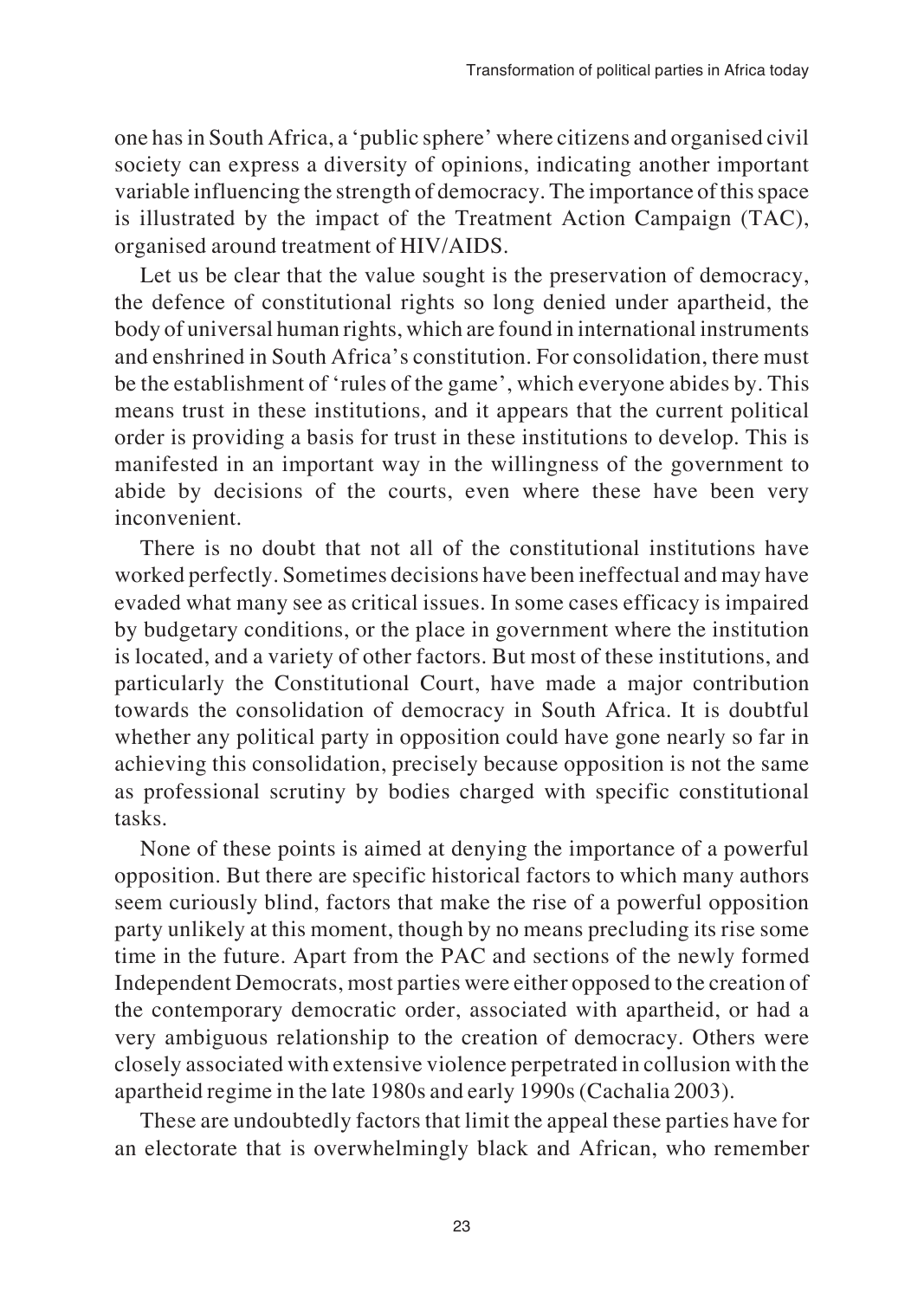apartheid and who see the ANC as the bearer of democracy and liberation. There is no escaping that history, and no doubt that whatever mistakes the ANC may have made it will enjoy some patience and tolerance from the electorate because of what they have done before liberation and are doing now. Whatever the unevenness of delivery, a great many people believe their lives have changed fundamentally and accept that other changes will take time to be adequately implemented. This is not to suggest that elections are a 'racial or ethnic census', as some authors have claimed, with black people, mainly Africans, voting for the ANC and whites for the opposition (eg Giliomee and Simkins 1999:xviii,346). The IFP also derives almost all its support from Africans but it has a history that sets limits on the extent of its potential support.

Habib and Taylor have suggested that because of the importance of viable multi-party democracy and a potential change of ruling party, one needs to look elsewhere for the emergence of a credible opposition. They argue that electoral polls indicate overt dissatisfaction that could be the basis for a 'viable opposition'. It cannot be provided, however, by existing parties hamstrung by their inability 'to think outside of a racial prism' (2001:216,217). They see the possibility of a left-wing party formed mainly from COSATU and the SACP, which could challenge the ANC by voicing the real concerns of the poorest of the poor. They respond to critics who point to majority support for the tripartite alliance among COSATU members by saying that 'progressive scholars should not make a fetish of the majority viewpoint' (2001:221). Majorities may be wrong, they say.

That may be what some progressive scholars see from their vantage point. But at this moment, neither the SACP nor COSATU seems likely to heed this advice and leave the ANC in large numbers. In fact, many branch chairs and other officials of the ANC come from these organisations so that the ANC, despite some pronouncements against its alliance partners (ANC 2001; Moleketi and Jele 2002), also fears the electoral consequences of a split. That is the situation now but it does not mean it will remain that way forever.

## **Conclusion**

The notion that democratic consolidation is dependent on the defeat of an incumbent government in some foreseeable future is a dogma, in that it chooses to select certain aspects of democratic life as the only test for sustainable democracy. Whether democracy is consolidated depends also on the extension and deepening of democracy, the involvement of people in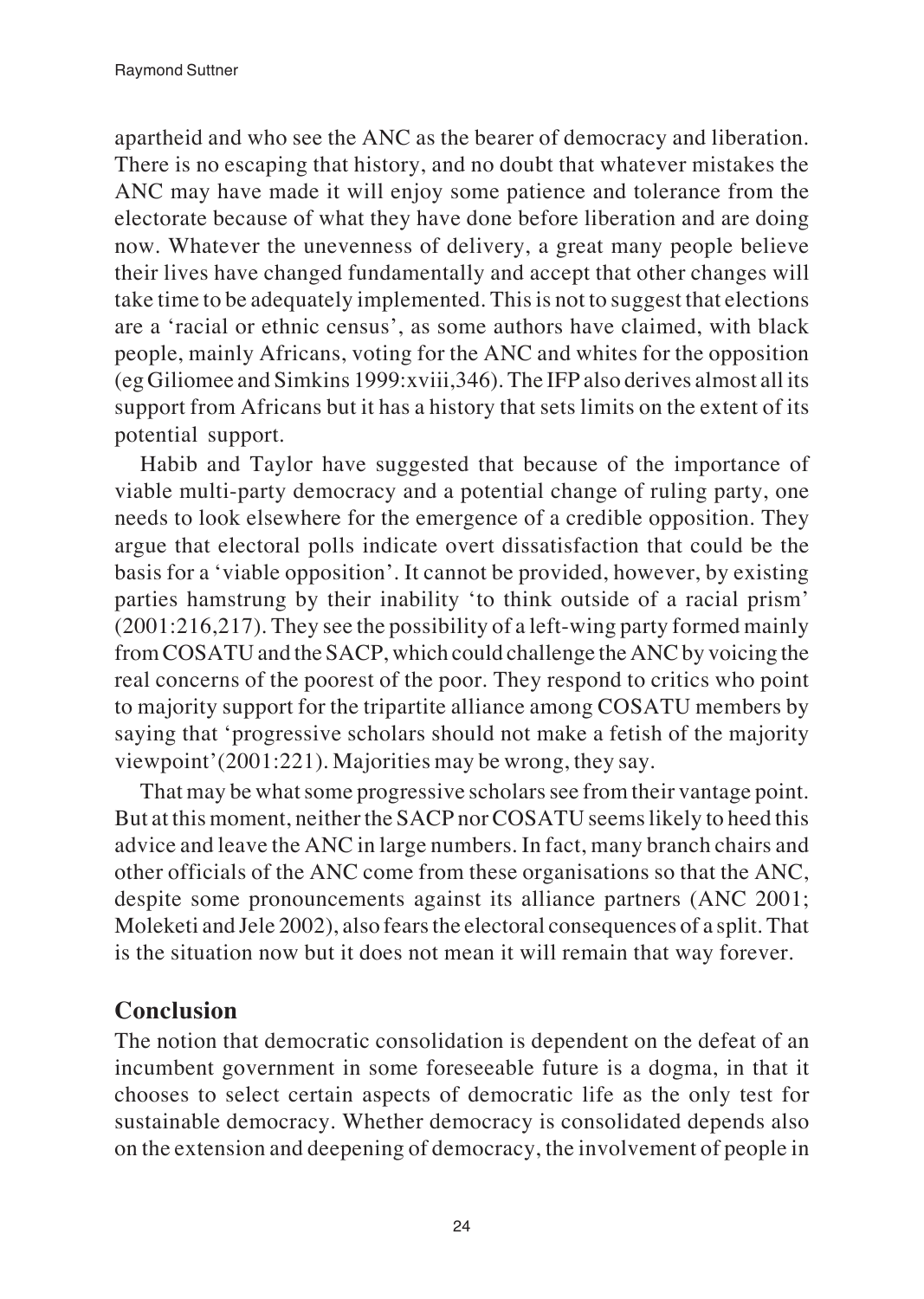politics during and between elections, the viability of participatory democracy and the existence of autonomous organisations of civil society and organs of direct democracy.

This involvement in self-empowering organs of direct and participatory democracy is important not only as a manifestation of pluralism, but also as extending the range of meanings given to democracy and to the opening clause of the Freedom Charter, which reads 'The People Shall Govern!' One of the reasons why coups were so regular a feature in the early decades of independent Africa is that ordinary people were demobilised and felt no stake in the political system. It is important to create vehicles for popular participation going much wider than periodic voting. That is one of the most powerful ways of consolidating democracy in the broadest sense.

Beyond this, if consolidation refers partly to the public seeing themselves as stakeholders, socio-economic transformation is an important way of developing that sense. The extent to which excluded and marginalised sections of the population have their concerns addressed also impacts substantially on the sustainability of democracy. Undoubtedly, unemployment and inequalities are part of the wider obstacles that need to be confronted in maintaining this democratic order.

#### **Notes**

- 1. I am grateful to Caroline Kihato for providing me with this Kenyan slogan.
- 2. See the numerous publications produced by CODESRIA, SAPES, Nordic Africa Institute and other bodies. See discussion in Olukoshi (1998) and for democratic traditions in Nigeria, see Gasa (2000).

#### **References**

- Abrahamsen, Rita (2000) *Disciplining Democracy: development discourse and good governance in Africa*. London and New York: Zed Books.
- Allen, Chris (1995) 'Understanding African Politics', *Review of African Political Economy* 65.
- African National Congress/Mayibuye Centre (1994) *Mzabalazo: a pictorial history of the African National Congress*. Bellville: Mayibuye Books.
- African National Congress (2001) National Executive Committee: Briefing notes on the Alliance.
- Cabral, Amilcar (1979) *Unity and Struggle: speeches and writings of Amilcar Cabral.* London and New York: Monthly Review Press.
- Cachalia, Firoz (2003) 'In defence of despotism' *Sowetan*, November 5.
- Fanon, Franz (1963) *The Wretched of the Earth.* New York: Grove Press.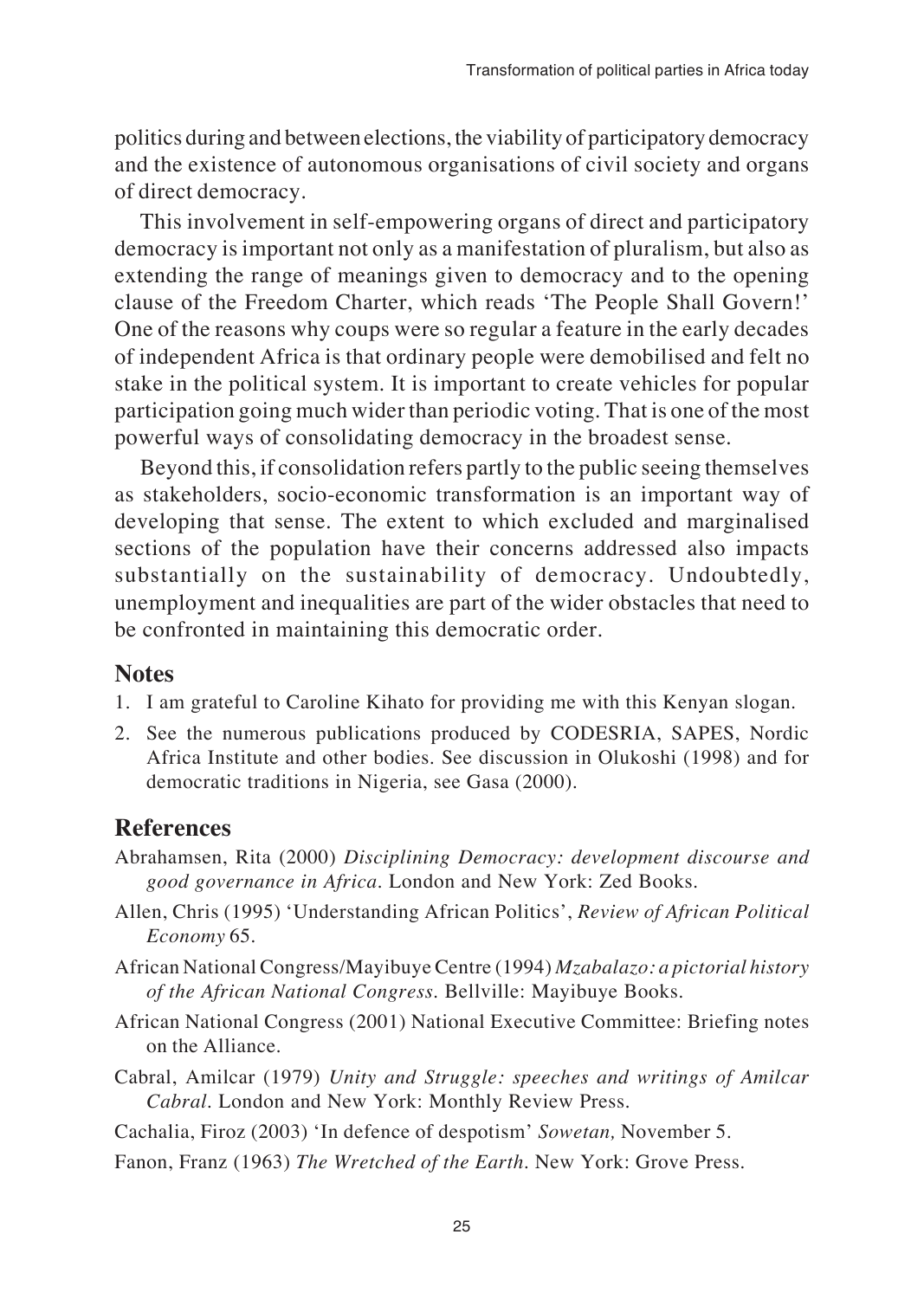- Faulks, Keith (1999) *Political Sociology: a critical introduction*. Edinburgh: Edinburgh University Press.
- Gasa, Nomboniso (ed) (2000) *Democracy in Nigeria*. Stockholm: International IDEA.
- Giliomee, Herman and Charles Simkins (1999) 'The Dominant Party Regimes of South Africa, Mexico, Taiwan and Malaysia: a comparative assessment', in H Giliomee and C Simkins (eds) *The Awkward Embrace: one-party domination and democracy*. Cape Town: Tafelberg.
- Good, Kenneth (2002) *The Liberal Model and Africa: elites against democracy*. Houndmills: Palgrave.
- Habib, Adam and Rupert Taylor (2001) 'Political Alliances and Parliamentary Opposition in Post-Apartheid South Africaí, in Roger Southall (ed) *Opposition and Democracy in South Africa*. London and Portland, OR: Frank Cass.
- Hague, Rod and Martin Harrop (2001) *Comparative Government and Politics: an introduction.* Houndmills: Palgrave.
- Hassim, Shireen (2003) 'The limits of popular democracy: women's organisations, feminism and the UDF', *Transformation* 51.
- Heywood, Andrew (2002) *Politics*. Houndmills: Palgrave.
- Horowitz, Donald L (1991) *A Democratic South Africa? Constitutional Engineering in a divided society.* Berkeley, CA and Oxford: University of California Press.
- Huntington, Samuel P (1991) *The Third Wave: democratisation in the late twentieth century.* Norman, OK: University of Oklahoma Press.
- Jung, Courtney and Ian Shapiro (1995) 'South Africa's negotiated transition: democracy, opposition and the new constitutional order', *Politics and Society* 23(3).
- Mamdani, Mahmood (1990) 'State and civil society in contemporary Africa: reconceptualising the birth of state nationalism and the defeat of popular movements', *Africa Development* 15(3-4).
- McKibbin, Ross (2003) 'Why did he risk it?' *London Review of Books*, April 3, accessed at http://lrb.co.uk/v25/n07/print/mcki01.html.
- Moleketi, Jabu, and Josiah Jele (2002) *Two Strategies of the National Liberation Movement in the Struggle for the Victory of the National Democratic Revolution*. Johannesburg: [no publisher stated].
- Morobe, Murphy (1987) 'Towards a people's democracy: the UDF view', *Review of African Political Economy* 40(1).
- Neocosmos, Michael (1998) 'From peoples' politics to state politics: aspects of national liberation in South Africa', in Adebayo O Olukoshi (ed) The Politics *of Opposition in Contemporary Africa*. Uppsala: Nordic Africa Institute.